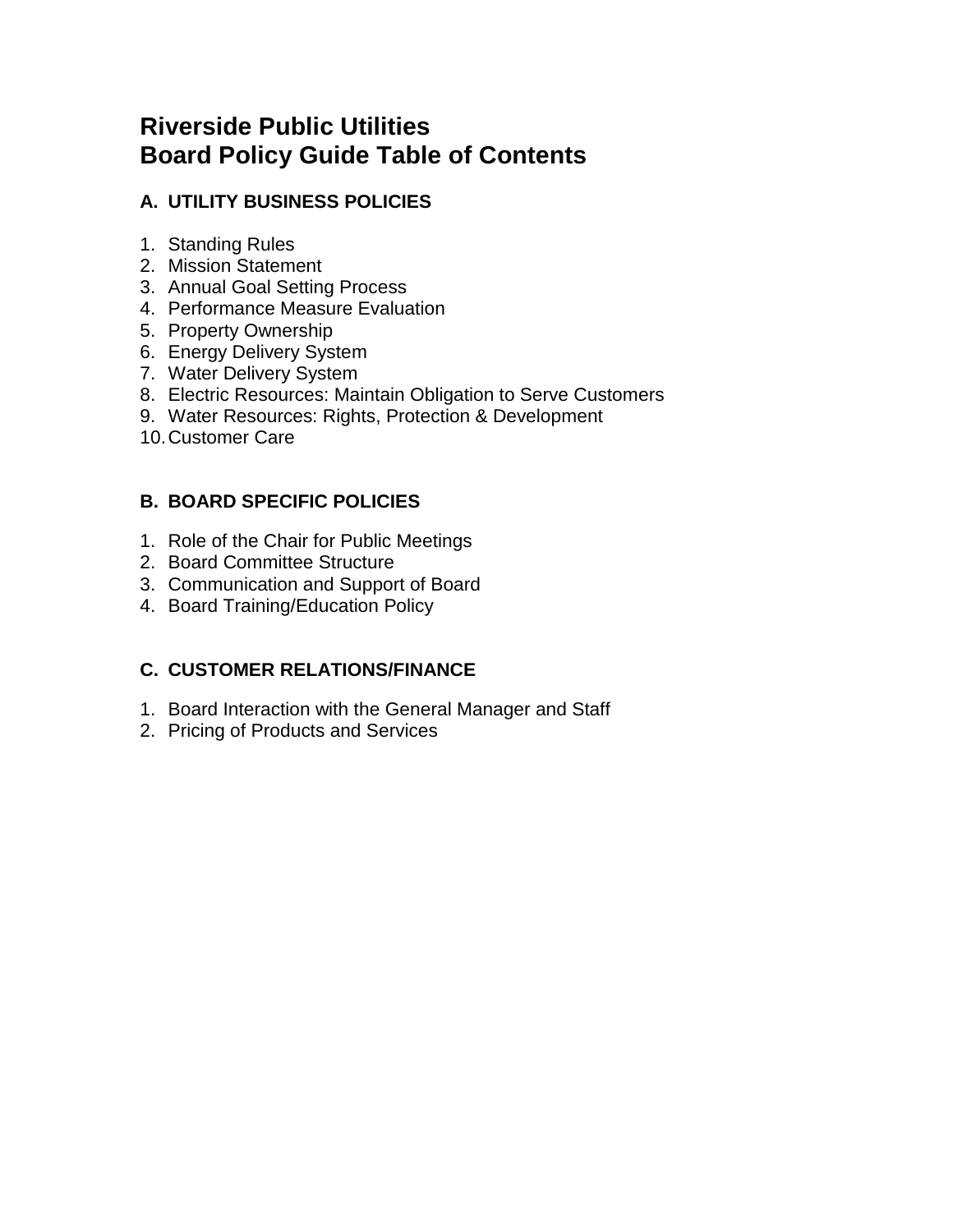

Board Policy

▄▄▄▄▄▄▄▄▄▄▄▄▄▄▄▄▄▄▄▄▄▄▄▄▄▄▄▄▄▄▄▄▄▄▄▄▄▄▄▄▄▄▄▄▄▄▄▄▄▄▄▄▄▄▄▄▄▄▄▄▄▄

Title: **Standing Rules** Date Last Approved: **June 2014** 

| <b>Category: Utility Business Policies</b> |  |  |
|--------------------------------------------|--|--|
|                                            |  |  |

Date of Next Review: **June 2016** 

Review Committee: Customer Relations/Finance Policy No: **A-1**

Riverside Public Utilities (RPU) exists to build value for its citizen owners by providing electric and water services in a safe, reliable and competitive manner.In pursuit of this purpose, RPU will work to build a reputation for operational effectiveness, customer loyalty, and competitive RPU products and services by:

- 1. Operating all functions efficiently, cost-effectively, and reliably;
- 2. Ensuring the financial strength to meet diverse customer needs and maximize owner value;
- 3. Attracting, retaining and developing a diverse, quality workforce with the skills necessary to succeed in a competitive marketplace;
- 4. Ensuring the continued best value for citizen owners through effective succession planning;
- 5. Enhancing customer loyalty by identifying and exceeding customer expectations during customer contact; providing competitive pricing for products and services; providing value added products and services that attract and retain customers; incorporating community input and values in decision making; fulfilling our role as a good corporate citizen; and communicating the value of RPU to its owners and customers; and
- 6. Exercising the highest practical degree of care in meeting applicable public and employee environmental, health and safety standards.
- 7. Contributing positively to the local community with participation in special events through sponsorships, and memberships in local community groups.
- 8. Maintaining sustainable practices and environmental stewardship in compliance with state law.

The Board of Riverside Public Utilities adopts and follows a set of Standing Rules in accordance with the City Charter. A copy of those rules is attached.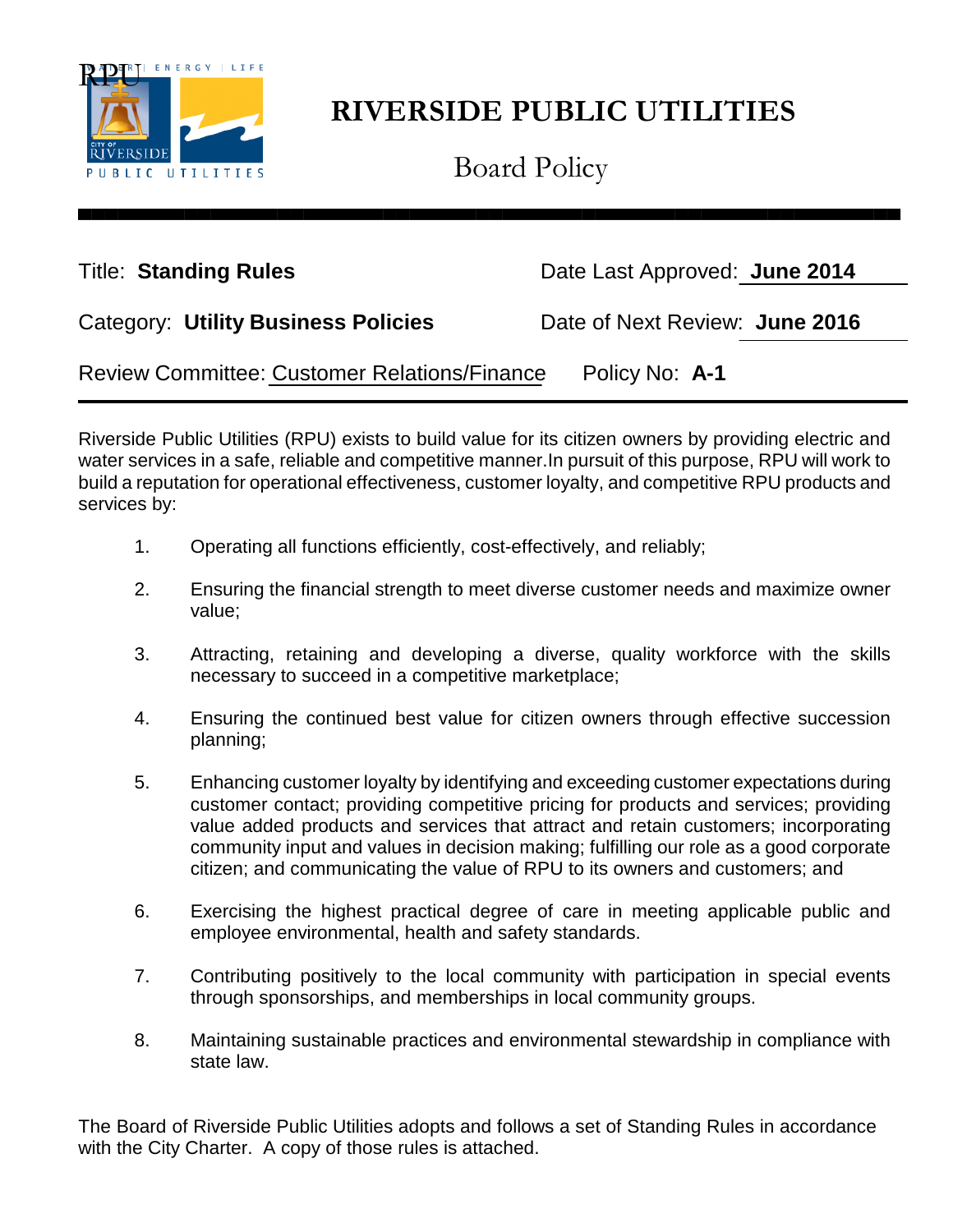Attachment: Standing Rules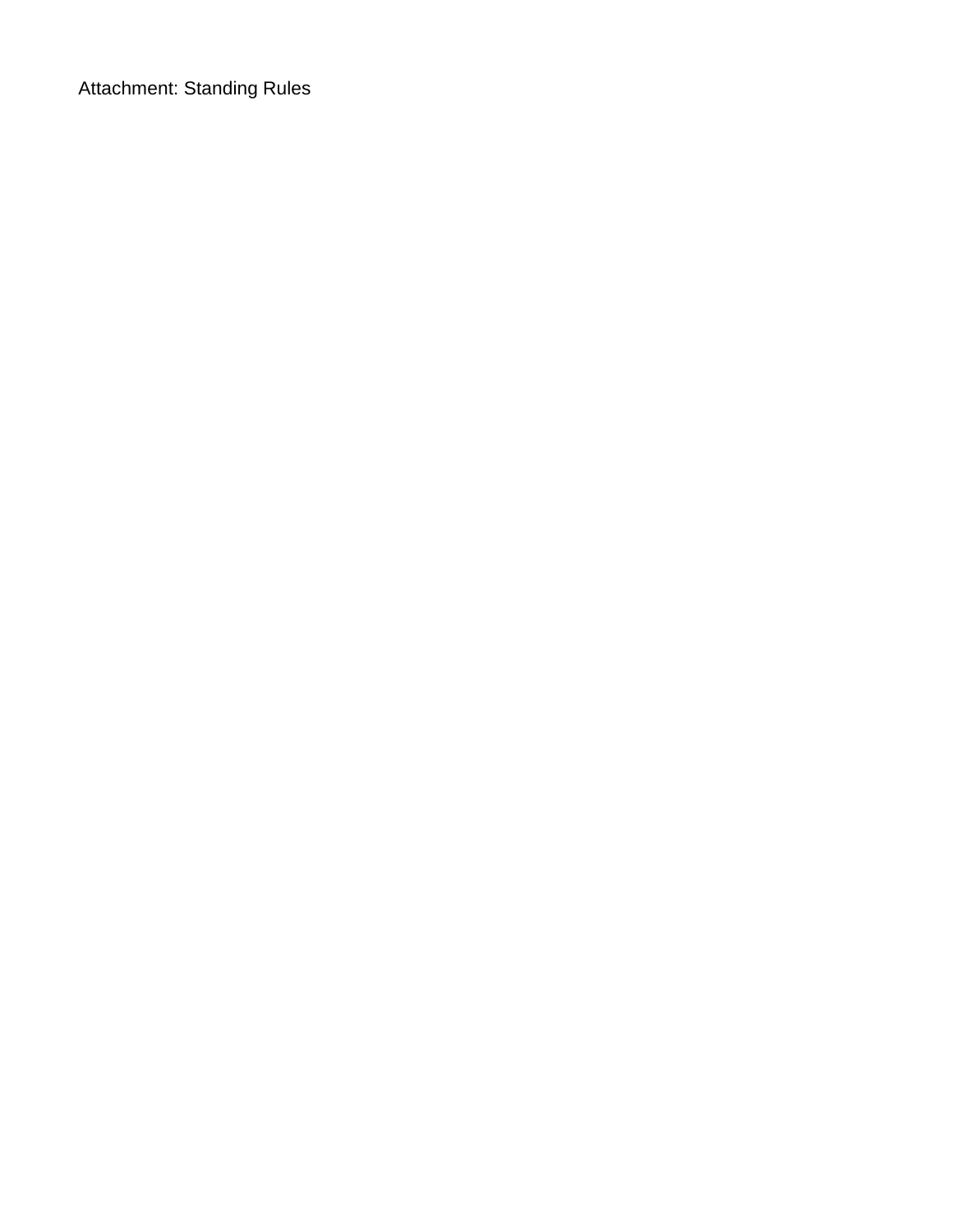### STANDING RULES OF THE BOARD OF PUBLIC UTILITIES OF THE CITY OF RIVERSIDE

Pursuant to Section 804 of the Riverside City Charter ("Charter"), the Board of Public Utilities hereby prescribes its standing rules, copies of which shall be kept on file in the office of the City Clerk where they shall be available for public inspection.

POWERS, DUTIES AND FUNCTIONS (Charter sections 1200 through 1205) 1.

There shall be a Board of Public Utilities (the "RPU Board") which shall have the power and duty to:

- Α. Consider the annual budget for the Department of Public Utilities during the process of its preparation and make recommendations with respect thereto to the City Council and the City Manager. (Charter Section 1202(a).)
- Authorize, and let public works contracts in compliance with Charter Section **B.** 1109, within the limits of the budget of the Department of Public Utilities, any purchase of equipment, materials, supplies, goods or services, or any acquisition, construction, improvement, extension, enlargement, diminution, or curtailment of all or any part of any public utility system when the amount exceeds \$50,000, and authorize the City Manager, or his designee, to execute contracts or issue purchase orders for the same. This amount may be increased in \$1,000 increments by ordinance to account for inflation whenever the cumulative increase in the consumer price index exceeds \$2,000 from the last increase. No such purchase, or acquisition, construction, improvement, extension, enlargement, diminution or curtailment shall be made without such prior authorization.

Notwithstanding the above, such a purchase, or acquisition, construction, extension, enlargement, diminution or curtailment may be made without prior approval (1) for work done at the request of and at the expense of a customer, pursuant to rules established by the Board of Public Utilities and approved by the City Council, or (2) if there is an urgent necessity to preserve life, health or property (i) as determined by the Public Utilities General Manager or, (ii) if the amount exceeds \$100,000 by the Director of Public Utilities and the City Manager. As soon as practicable thereafter, the Public Utilities General Manager shall take the matter under Charter section 1202(b)(2) to the Board of Public Utilities for ratification. (Charter Section 1202(b).)

C. Within the limits of the budget of the Department of Public Utilities, make appropriations from the contingency reserve fund for capital expenditures directly related to the appropriate utility function. (Charter Section 1202(c).)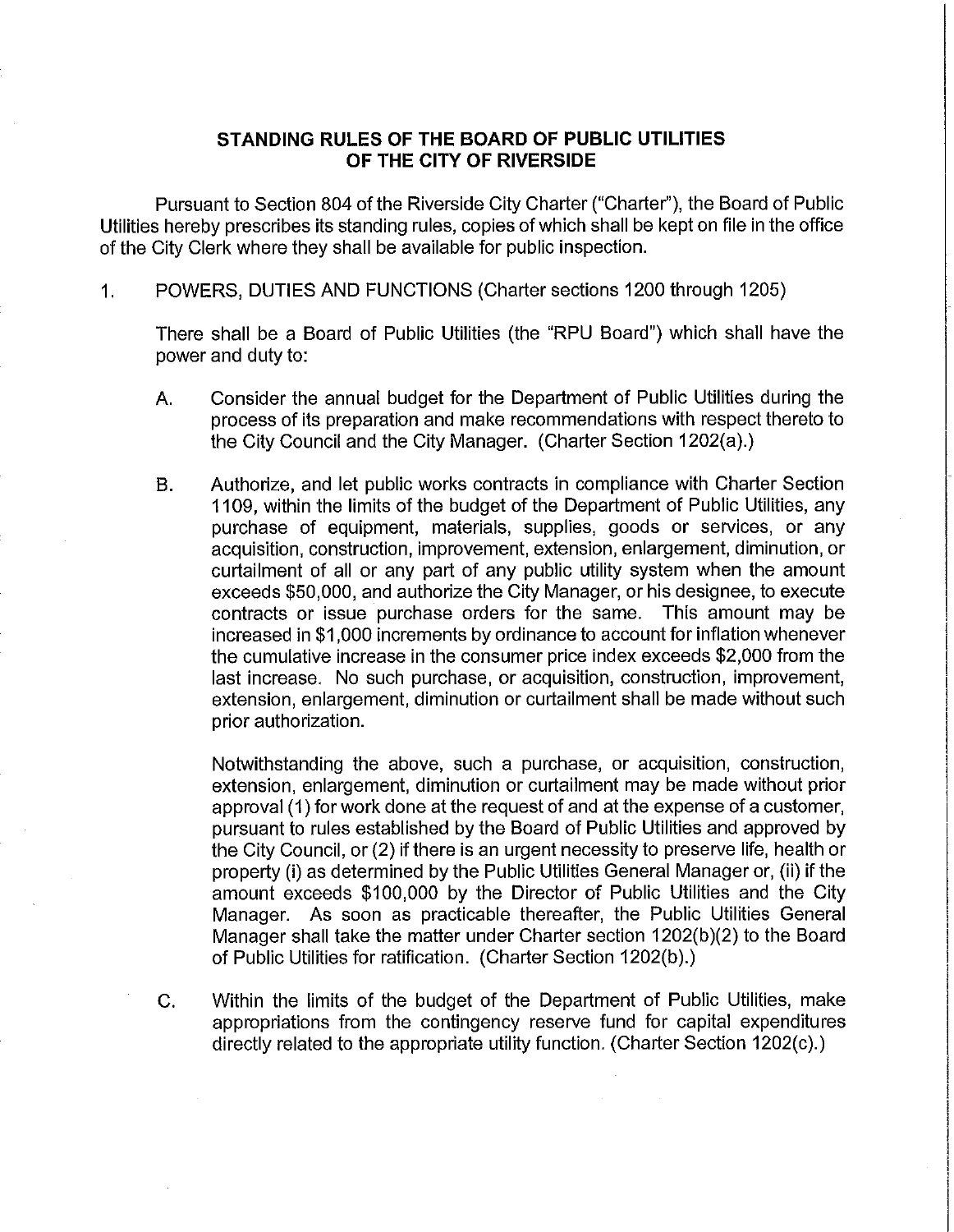- D. Require of the City Manager monthly reports of receipts and expenditures of the Department of Public Utilities, segregated as to each separate utility and monthly statements of the general condition of the department and its facilities. (Charter Section 1202(d).) This information may be conveyed by the Department of Public Utilities in any manner as directed by the Board, including (i) periodic summaries and (ii) a mid-year and annual comprehensive financial review.
- Ε. Establish rates for all utility operations as provided under Charter section 1200 including but not limited to water and electrical revenue producing utilities owned, controlled or operated by the City, but subject to the approval of the City Council. (Charter Section 1202(e).)
- $F_{\perp}$ Authorize the Public Utilities General Manager to negotiate and execute contracts with individual retail customers for water, electric and any other utility service as provided under Charter section 1200, consistent with rates for such individualized service established pursuant to Charter section 1202(e). (Charter Section 202(f).)
- G. Approve or disapprove the appointment of the Public Utilities General Manager, who shall be the department head. (Charter Section 1202(g).)
- Н. Designate its own secretary. (Charter Section 1202(h).)
- $\mathbf{L}$ Make such reports and recommendations in writing to the City Council regarding the Department of Public Utilities as the City Council shall deem advisable. (Charter Section 1202(i).)
- J. Exercise such other powers and perform such other duties as may be prescribed by ordinance not inconsistent with any of the provisions of this Charter. (Charter Section 1202(j).)
- 2. MEMBERS (RMC section 2.10.010)
	- А. The RPU Board shall be comprised of nine members appointed by the Mayor and City Council. (RMC section 2.10.010.)
	- Appointments to fill unexpired terms on the Board shall be filled in the same B. manner as original appointments. (Charter section 805.)
	- $C_{\cdot}$ Each member must be a qualified elector of the City at the time of the appointment and throughout his/her service on the RPU Board. (Charter section 802.)
	- D. Members who fail to maintain qualified elector status must resign from the RPU Board or be removed in accordance with Charter section 802. (Charter section  $802.$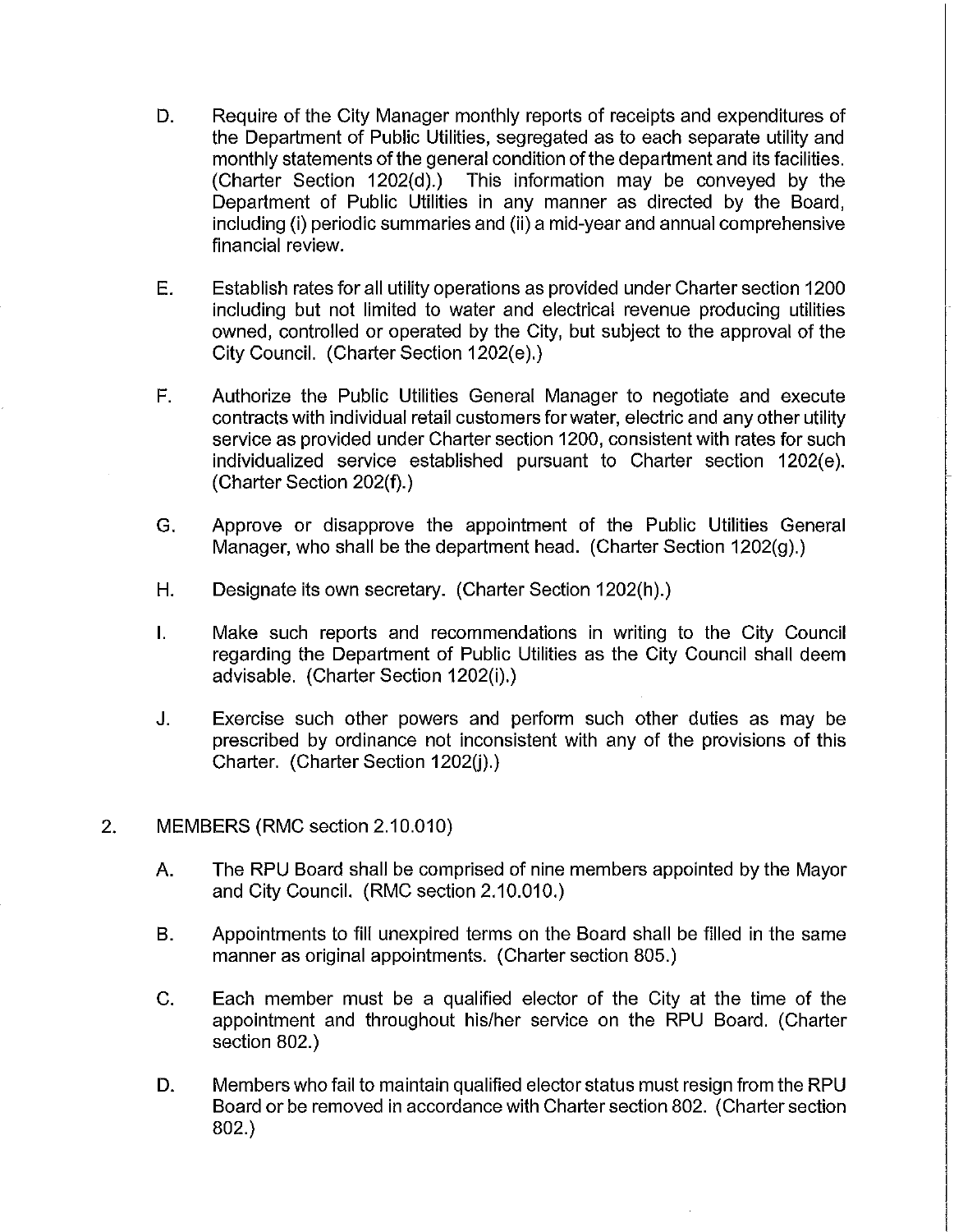E. The RPU Board shall have at least one member from each Council ward. (Charter section 802.)

### 3. **TERM OF OFFICE (Charter Section 802)**

- The term of office shall be four (4) years. No member shall serve more than Α. two consecutive full terms. (Charter section 803.) Service of less than one year of an unexpired term shall not be counted as service of one term. (City Council policy.)
- B. In the event that a successor has not been appointed when the term of office of an incumbent member expires, the incumbent member may continue to serve until a successor is appointed. (Charter section 802.)
- $C_{-}$ Members shall be subject to removal by the Mayor and City Council by a motion adopted by five affirmative votes with the mayor entitled to vote. (Charter section 802.)
- D. Members shall be subject to all codes of ethics adopted by the City Council (Council Resolution 20986, "Adoption of Code of Ethics and Conduct") and all applicable local, state and federal laws.
- E. Any member may resign from the RPU Board by submitting their written resignation to the Mayor and City Council, as well as to the RPU Board Chair.

### **COMPENSATION: VACANCIES (Charter Section 805)**  $\overline{4}$ .

- $A_{-}$ Members shall serve without compensation for their services on the RPU Board but may receive reimbursement for necessary traveling and other expenses incurred on official duty when such expenditures have received authorization by the City Council. (Charter section 805.)
- B. The City's Code of Ethics sets forth a set of core values that constitute the guiding principles for the establishment of the code. These core values are expressed in a series of aspirations, one of which is to ensure that members of appointed boards, commissions, and committees make a diligent effort to attend all regularly scheduled meetings of their board, commission, or committee. (City Code of Ethics, Section II.C.9.) The RPU Board Chair is responsible to intervene and provide appropriate guidance to members and, if need be, communicate concerns to the City Council. (City Code of Ethics, Section III.A.5.)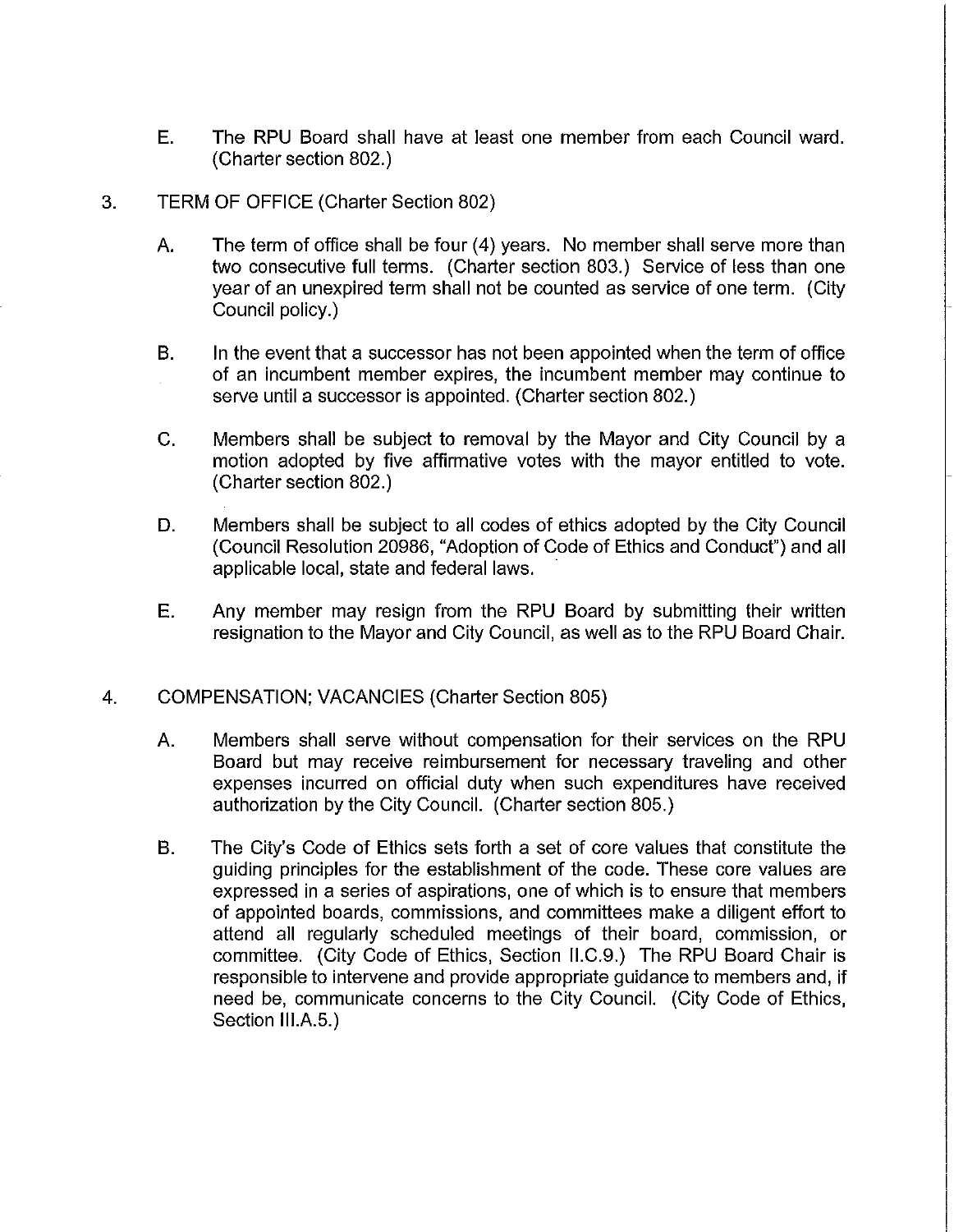- C. Any vacancies, from whatever cause arising, shall be filled by the Mayor and City Council with the Mayor entitled to vote on any such appointment. Upon vacancy occurring leaving an unexpired portion of a term, any appointment to fill such a vacancy shall be for the unexpired portion of such term. If a position on the RPU Board has remained vacant for sixty (60) days, the Mayor shall appoint a person to fill the vacancy in accordance with Charter section 803. (Charter section 803.)
- D. If a member absents himself/herself from three consecutive regular meetings, unless by permission of the RPU Board, expressed in its official minutes, or is convicted of a crime of moral turpitude, or ceases to be a qualified elector of the City, the office shall become vacant and shall be so declared by the City Council. (Charter section 805.)
- E. A member shall notify the Chair or the Public Utilities General Manager no later than 24 hours prior to any regular meeting of his/her intent not to attend said meeting. In the event a member fails to do so, then the absence shall be deemed unexcused. The term of any member of the RPU Board shall become vacant if he or she is absent unexcused from three of any five consecutive meetings of the RPU Board. It is the responsibility of the RPU Board Chair to notify the City Clerk's Office in writing if it becomes necessary to change a member's unexcused absence to an excused one. (City Council policy)
- F. If a member has (i) three consecutive absences, (ii) missed three out of any five consecutive meetings; or (iii) excessive absenteeism, the Chair shall notify the City Clerk and request that the member be replaced and that the City Clerk notify the City Council of such request.
- 5. OFFICERS (Charter Section 804)
	- А. The RPU Board shall have at least two officers, Chair (Charter section 804) and Vice-Chair, and such other officers as it deems necessary.
	- **B.** The Chair shall preside over all meetings of the RPU Board and shall have the same rights as other members (Charter section 805), including the right to make or second a motion. The Chair shall have the right to vote on all matters. The Chair shall sign all documents on behalf of the RPU Board after such documents have been approved by the RPU Board, shall appoint the membership of each committee and the committee chair, shall enforce these standing rules, shall serve on or appoint a member to serve on any ad hoc committees as requested by the City Council and shall perform other such duties and delegated responsibilities as may be imposed upon the Chair by the RPU Board. The Chair may also be chosen, on a random basis, to serve as a member of an adjudicating body considering a complaint from members of the public regarding elected or appointed officials that the City's Code of Ethics has been violated.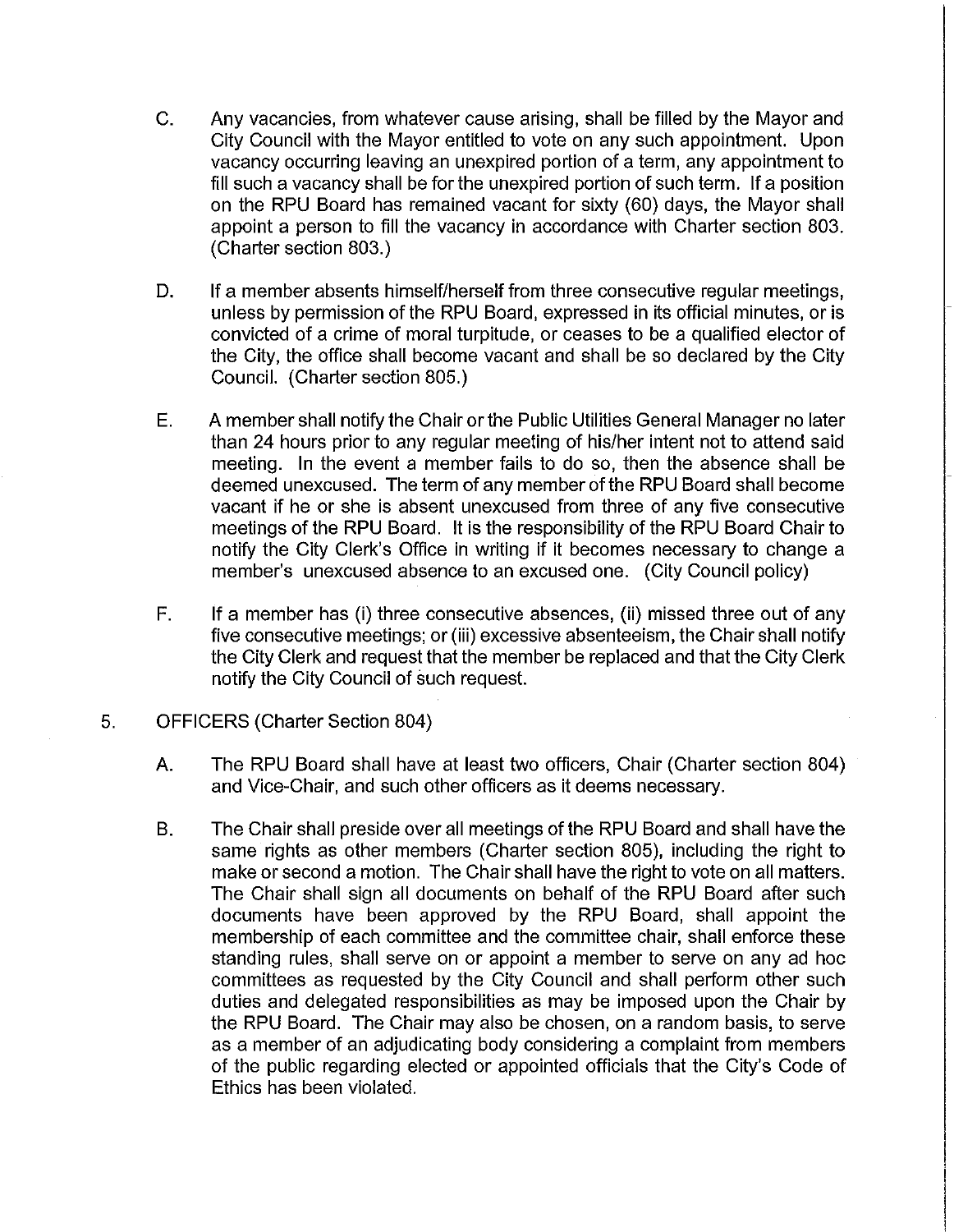- $C<sub>1</sub>$ In the absence of the Chair, the Vice-Chair shall assume all the duties and powers of the Chair. In the absence of the Chair, all actions taken by the Vice-Chair shall have the same force and effect as if taken by the Chair.
- D. The election of officers shall be conducted annually at the first meeting in March. (Charter section 804.)
- E. All officers shall be elected by the members for a term of one year. A member may serve no more than two successive years in the same office.
- Election of officers shall be conducted in the following manner:  $F_{\rm L}$ 
	- 1. The outgoing chair shall call for nominations. Any member may make a nomination for officers, and such nomination does not need to be seconded by another member.
	- 2. Nominations will be closed only by motion of a member, and seconded by another member.
	- 3. The Board shall then vote for the officer by a hand vote.
	- 4. In the event of a tie, the two members that received the most votes shall have a run-off election, conducted in the same manner.
	- 5. In the event of another tie, the officer shall be selected by a coin toss.
- G. In the event of the resignation or removal of the Chair during the year, the Vice-Chair shall become the Chair and a new election shall be held for Vice-Chair. In the event of the resignation or removal of any other officer, a new election shall be held to fill the vacant office.
- Η. If the Chair and Vice-Chair are both absent at any meeting of the RPU Board. the RPU Board shall elect a Chair Pro Tem which shall perform all duties of the Chair.

### 6. **MEETINGS**

- A. Regular meetings of the RPU Board shall be held on the second and fourth Mondays at 6:30 p.m. at a location as designated by the Department of Public Committee meeting times will be annually determined by the Utilities. committee members, at a mutually convenient time.
- **B.** A special meeting may be called by the Chair or any five members of the RPU Board. Members shall be given at least twenty-four hours notice before any special meeting. The notice and agenda for any special meeting will be distributed in accordance with the Brown Act, Section 54950 et seq. of the California Government Code.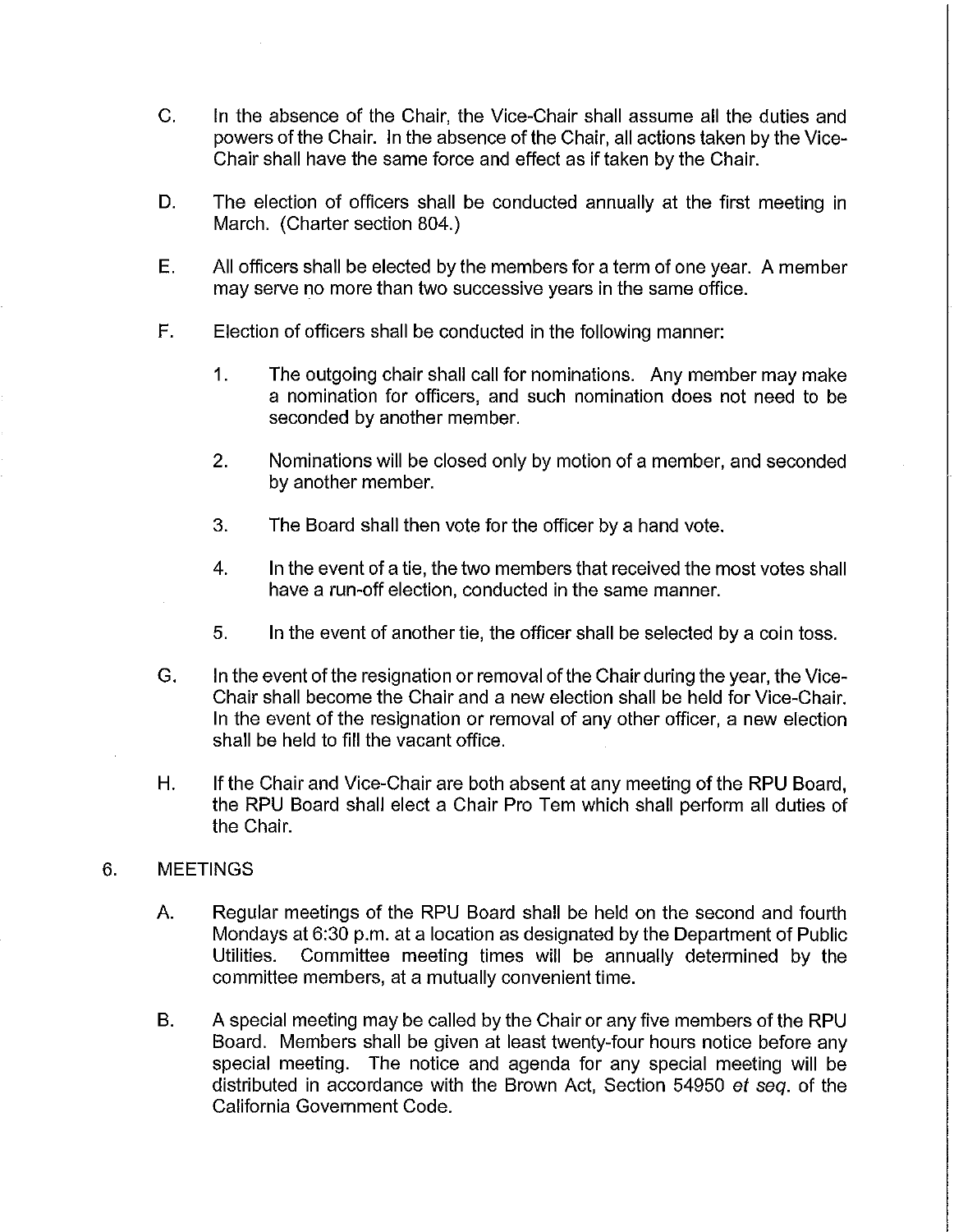- $C_{-}$ All meetings of the RPU Board and its standing Committees shall be open to the public. (Charter section 804.) Notice shall be given to the public prior to convening any meeting in accordance with the Brown Act.
- A majority of all members of the RPU Board shall constitute a quorum for the D. transaction of business. A motion shall carry upon the affirmative vote of the majority of the members present at the meeting.
- E. The RPU Board meeting may be cancelled, continued or adjourned by the Chair, or the Public Utilities General Manager or his designee, due to a lack of a quorum or lack of sufficient agenda items.
- F. The RPU Board has designated the City Clerk to act as secretary for the recording of minutes of the RPU Board and for any other duties as delegated by the RPU Board. The minutes shall be kept on file in the Public Utilities Department, City Hall, and shall be available for public inspection.
- G. The RPU Board may promulgate such rules, regulations, policies and procedures for its conduct, as it deems necessary.

All adopted rules, regulations, policies, and procedures shall be promptly filed with the City Clerk (Charter section 804), and shall bear the signature of the Chair and the date they were adopted.

- 7. **CONDUCT OF MEETINGS** 
	- A. **Order of Discussion**

The order of discussion after introduction of an item by the presiding Officer will be as follows:

- 1. Generally
	- Staff presentation, information and reports
	- Public comments
	- RPU Board members, including questions, discussion, motion and action
- $2.$ **Public Hearings** 
	- Opening of public hearing
	- Staff presentation, information and reports
	- Public comments
	- Closure of public hearing
	- RPU Board members, including questions, discussion, motion and action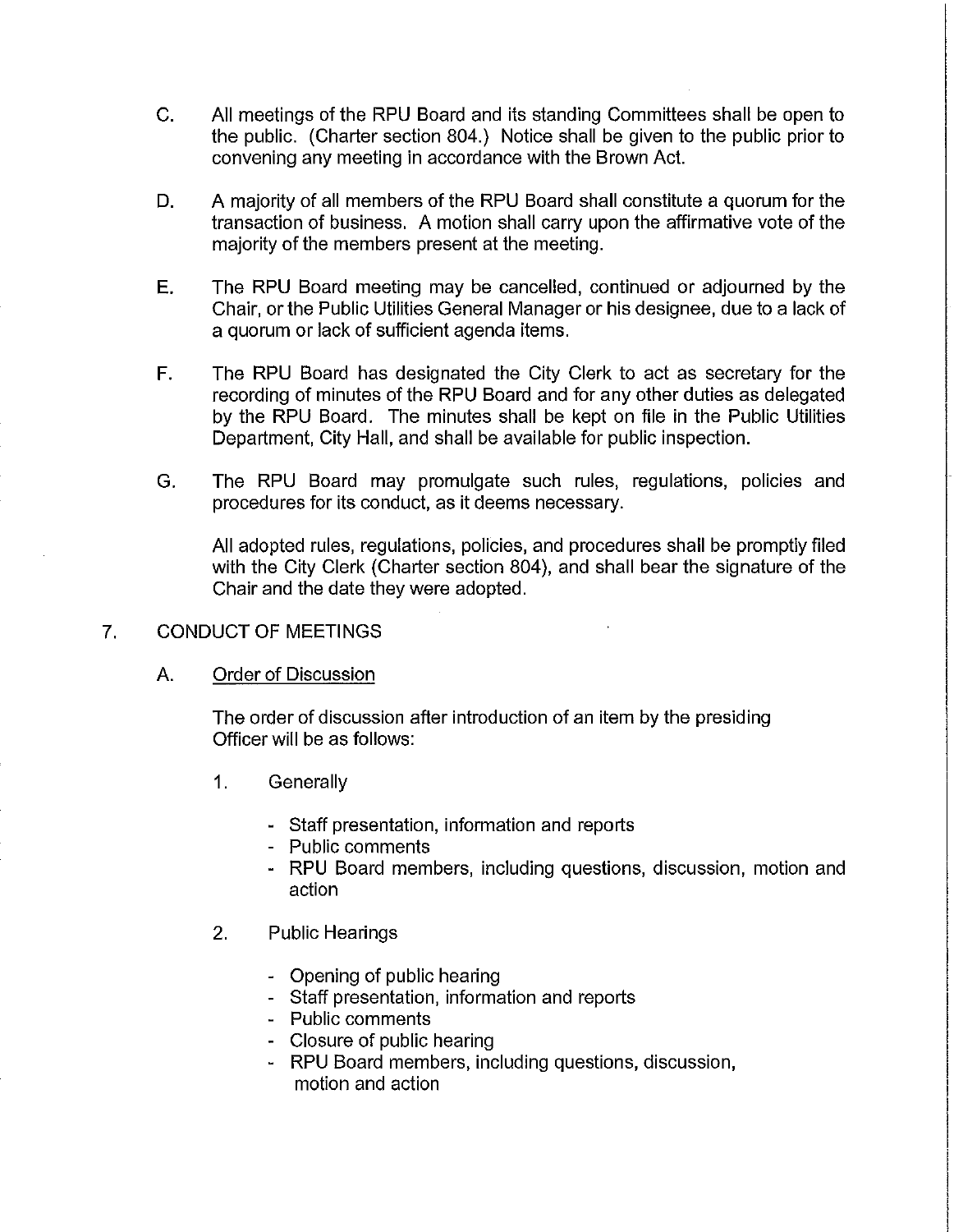- 3. Appeals
	- Staff presentation, information and reports
	- Appellant presentation, comments and information
	- Public comments
	- Closing statements by appellant
	- Closure of public testimony
	- RPU Board members, including questions, discussion, motion and action

Once the agenda item is placed before the RPU Board for questions, discussion, motion and action, no member of the public shall be allowed to address the RPU Board without the consent of the RPU Board

### **B.** Oral Communications from the Audience

A portion of each agenda of a regular meeting of the RPU Board shall provide an opportunity to members of the public to address the RPU Board on any issue concerning Riverside Public Utilities business, including consent calendar items. Each person desiring to address the RPU Board shall fill out and file a form with the RPU Board Secretary. Requests to be heard must be submitted to the RPU Board Secretary before the scheduled meeting time. Requests will not be accepted during the meeting so as not to disrupt the meeting. Each person speaking shall limit his/her remarks to three minutes. For each and every public speaker, the RPU Board Secretary shall be required to utilize the timing system which provides the speakers with notice of their remaining time to complete their presentations.

The RPU Board retains the right, by majority vote, to alter the time allotted for public remarks.

### $C_{\cdot}$ Time Limitation for Public Testimony at Public Hearings and Public Discussion

The RPU Board reserves the right to determine the total amount of time for testimony on any particular hearing matter and/or for each individual speaker.

For each and every public speaker, the RPU Board Secretary shall be required to utilize the timing system which provides the public with notice of their remaining time to complete their presentations. In the further interest of time, speakers may be asked to limit their comments to new materials and not repeat what a prior speaker said. Organized groups may choose a single spokesperson who may speak for the group. Speakers may not concede any part of their time to another speaker.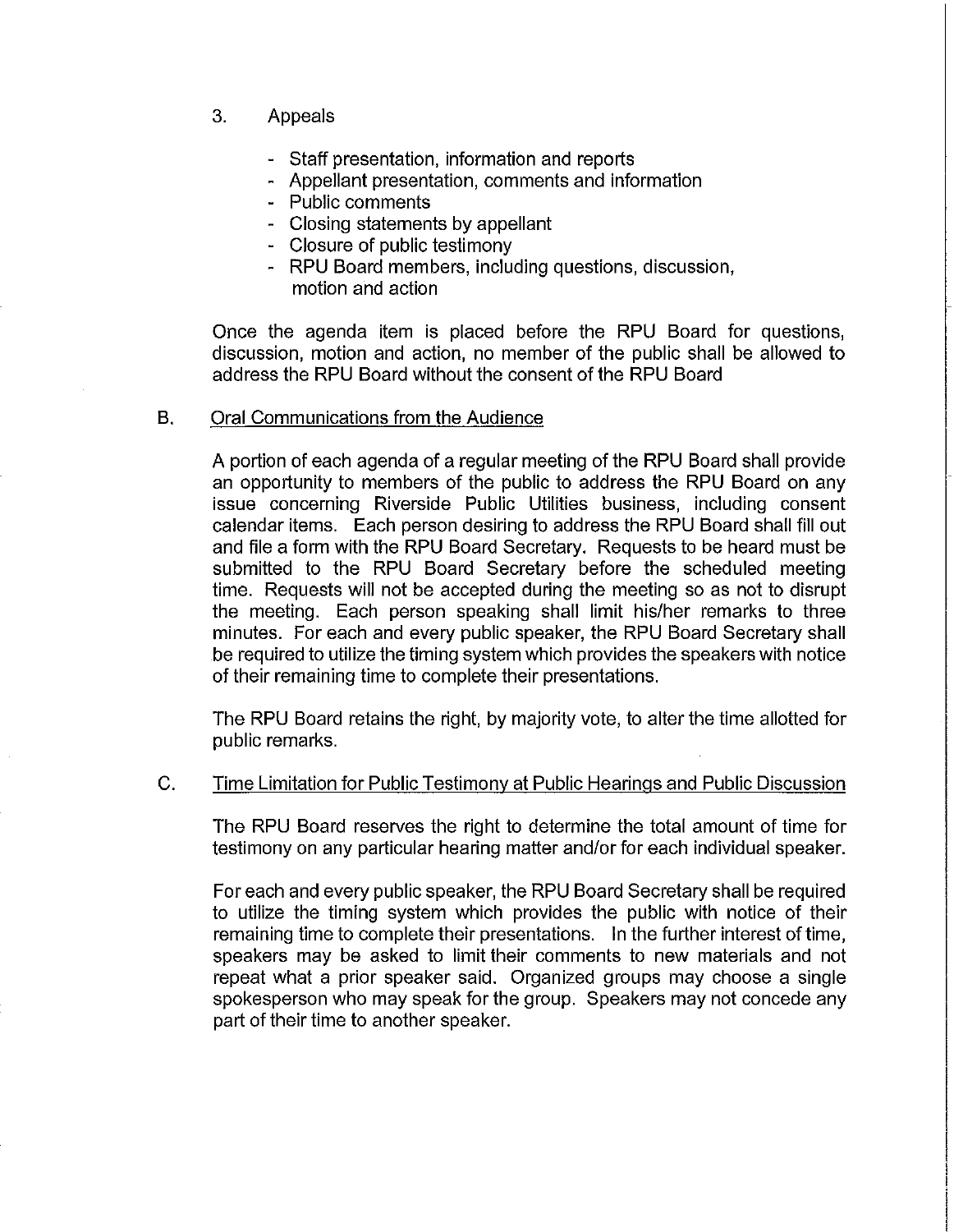### 8. **COMMITTEES**

- Α. The RPU Board has established the following three standing committees: Customer Relations/Finance, Electric, and Water. Appointments to the committees shall be made annually by the Board Chair, upon consultation with the individual members, concurrent with the election of officers at the first meeting in March. The exception is the Customer Relations/Finance Committee, which shall be composed of at least the Board Chair, the Vice-Chair and the chairs of the remaining two committees.
- **B.** Each committee shall consist of four members, with a Chair appointed by the Board Chair, except for the Customer Relations/Finance Committee. whose chair shall be the Board Chair. Two members of each committee shall constitute a quorum for the transaction of business. Normally, each committee will meet on a monthly basis.
- $C_{\cdot}$ The RPU Board or the Board Chair may appoint an ad hoc committee as needed. Each ad hoc committee shall consist of an appointed Chairperson and at least two other RPU Board members. Ad hoc committees serve a limited or single purpose, are not perpetual, and are dissolved once their specific task is completed.

### APPOINTMENT TO COMMITTEES OF OUTSIDE ORGANIZATIONS  $9.$

When openings arise on committees for outside organizations (including but not limited to trade organizations, government associations and other outside organizations), the RPU general manager will agendize the item on the next scheduled board meeting. Prior to the meeting, the RPU Board will be provided an outline of the duties and responsibilities of the position and be requested to indicate their interest in serving on the committee. At the scheduled board meeting, the RPU Board will request that the City Council nominate a member.

### **REPORT TO THE CITY**  $10.$

The RPU Board shall present an annual report of its activities for the past year to the Mayor and City Council, at the direction of the Mayor and City Council.

### $11<sub>1</sub>$ AMENDMENT OF STANDING RULES

The standing rules may be amended at any regular meeting of the RPU Board by majority vote of the RPU Board, provided that notice of such amendment was provided in accordance the Brown Act.

### **ADVOCACY**  $12.$

Board members shall represent the official policies or positions of the Board Α. of Public Utilities when designated as delegates for this purpose.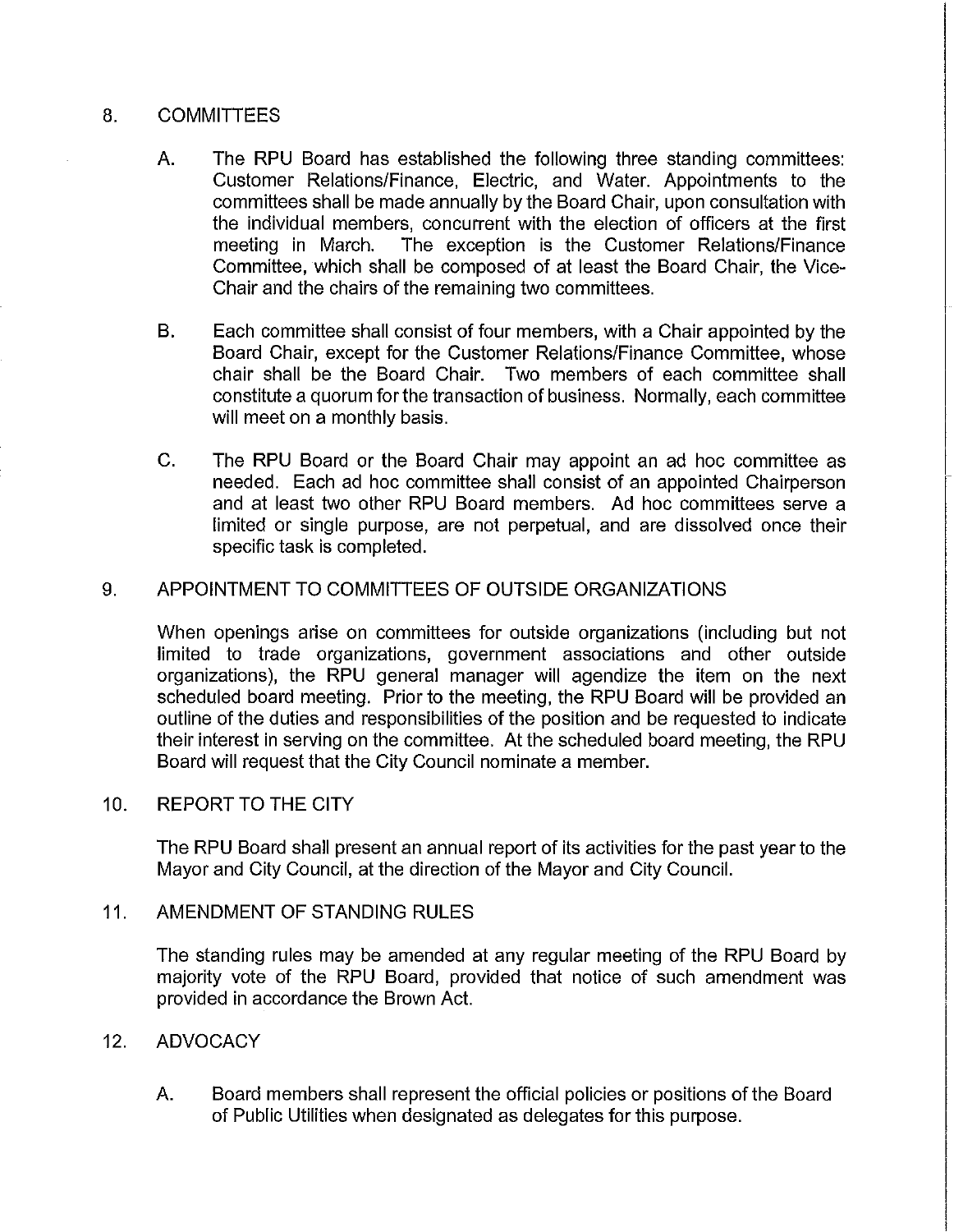- **B.** When representing their individual opinions and positions, Board members shall explicitly state they do not represent the Riverside Board of Public Utilities, nor will they allow the inference that they do.
- C. Board members shall be clear about representing the City or personal interests to members of other agencies.

Respectfully Submitted,

rel 11. Crock

**Board Chair** 

January 11, 2021

\\Rc-citylaw\cycom\WPDocs\D022\P031\00564797.DOCX 05-1173.7 sw 12/22/20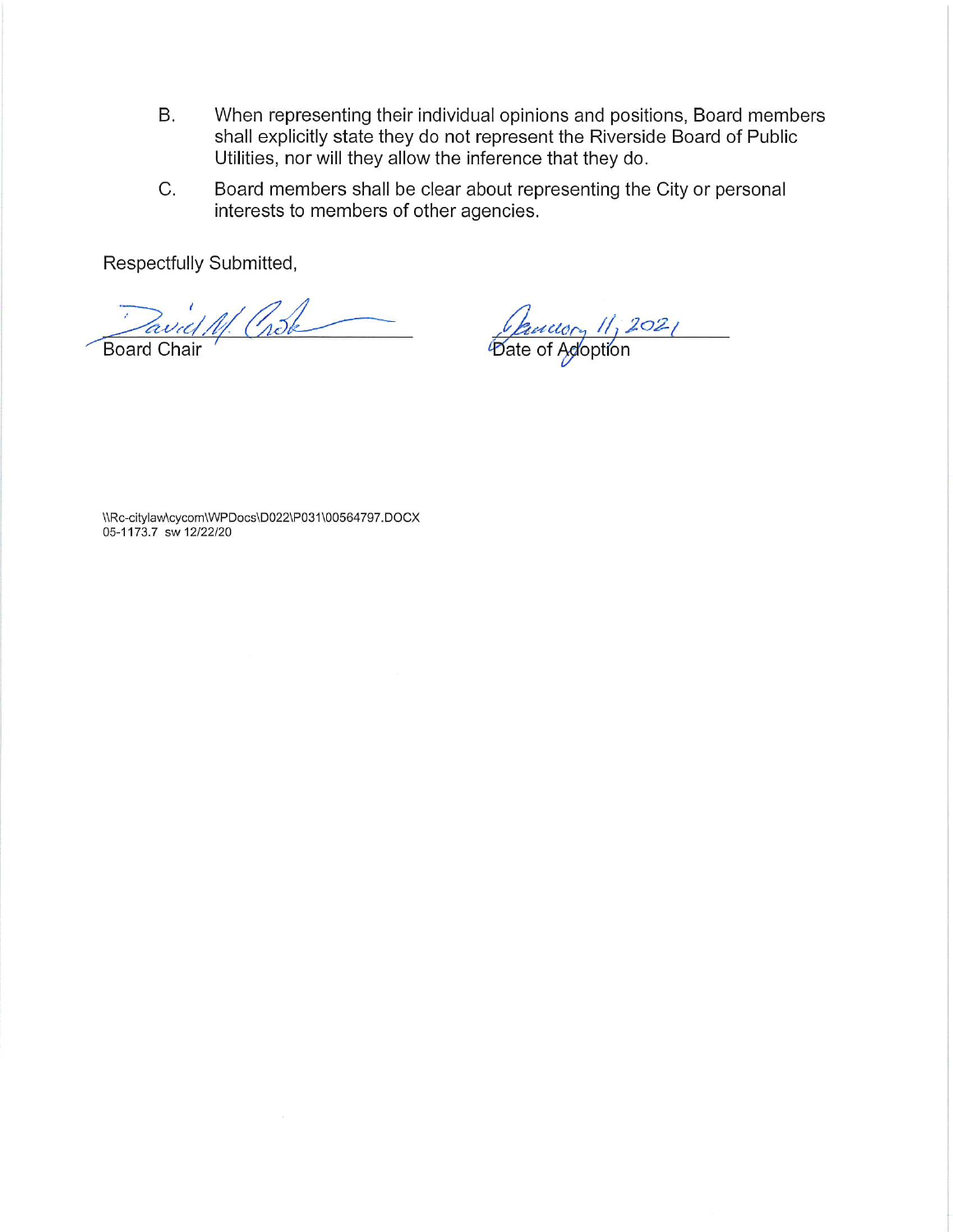

Board Policy

Title: **Mission Statement** Date Last Approved: **June 2014**

Category: **Utility Business Policies** Date of Next Review: **June 2016**

Review Committee: Customer Relations/Finance Policy No: **A-2**

Riverside Public Utilities Mission Statement

*Riverside Public Utilities is committed to the highest quality water and electric services at the lowest possible rates to benefit the community.*

Mission, Vision, Core Values, and Goals are established through a strategic planning process. A summary of a recent session including these items is attached.

Attachment: Mission, Vision, Core Values, and Goals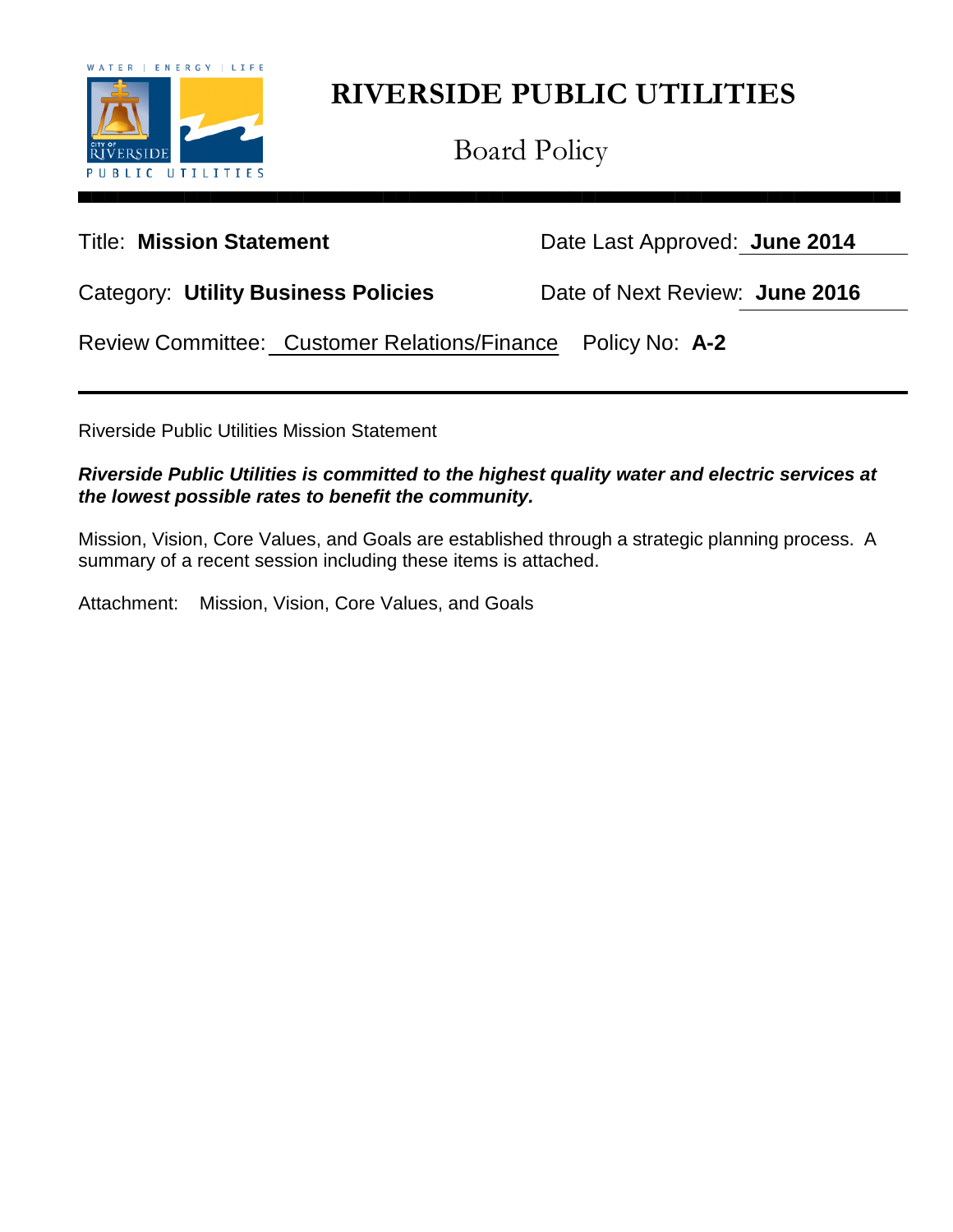

Board Policy

## Title: **Annual Goal Setting Process** Date Last Approved: **June 2014**

Category: **Utility Business Policies** Date of Next Review: **June 2016**

Review Committee: Customer Relations/Finance Policy No: **A-3**

At least annually, the RPU Board shall formally evaluate efforts towards meeting goals and objectives for the upcoming year as conducted through a formal goal setting process by staff and /or board members. Goals and objectives may be multi-year in nature. Goals and objectives shall be set forth for specific sections and divisions of the utility and for the utility as a whole. Quantifiable measurements shall be designated to measure the attainment of the goals and objectives adopted. Goal setting will normally be performed as part of a strategic planning process and may utilize the services of a facilitator.

The incorporation of goals and objectives shall be included in the annual budgeting process as appropriate.

The General Manager shall be responsible for providing updates to the Board. Goals and objectives shall be open for review and adjustment by the General Manager as needed, but any changes after initial adoption by the Board shall be described and discussed at a Board meeting.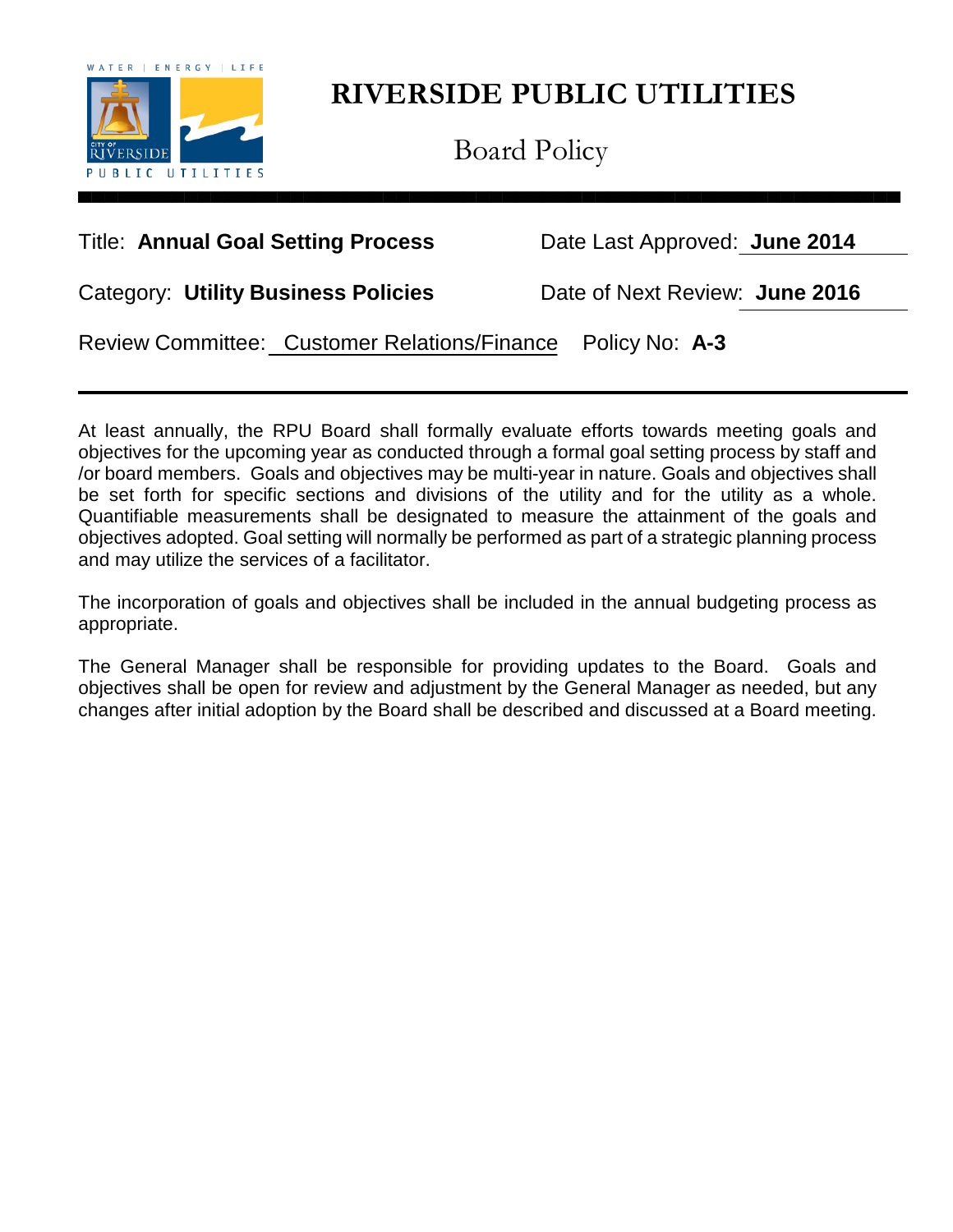

Board Policy

## Title: **Performance Measure Evaluation** Date Last Approved: **June 2014**

Category: **Utility Business Policies** Date of Next Review: **June 2016**

Review Committee: Customer Relations/Finance Policy No: **A-4**

It is important that customers are able to measure the success and quality of service by easy to understand performance measures. Riverside Public Utilities (RPU) shall set forth performance measures, also known as "benchmarks," wherever possible to evaluate comparison with other utilities and the achievement of goals and objectives. These performance measures shall be selected based upon available industry data. Where benchmarks do not already exist, staff will work to create performance measures by providing an evaluative process to the Board for its approval. This process shall also include participation rates and measured savings of public benefits and conservation related programs offered by RPU. Where possible, benchmarks will not require duplicate efforts. Reports that are prepared for local, state and federal reporting requirements shall be utilized by RPU as appropriate benchmarks wherever possible.

It is considered reasonable to purchase, through participation in industry surveys, etc., performance measure or benchmark information. Performance measures may be obtained annually, biannually, or on some other frequency as the Board deems necessary. Selected benchmarks shall be published in various publications as appropriate for customer communication and education.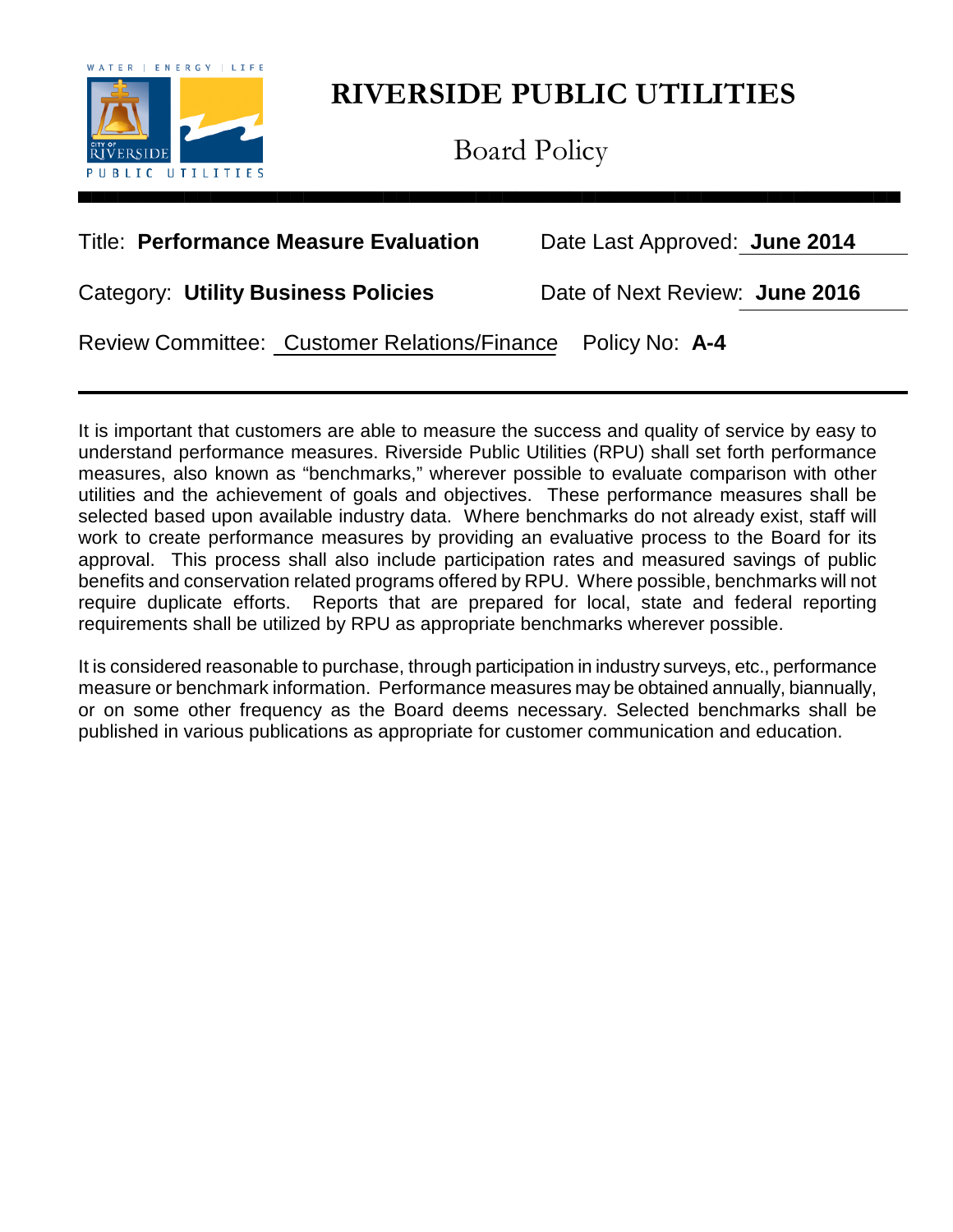

Board Policy

Title: **Property Ownership** Date Last Approved: June 2014

Category: **Utility Business Policies** Date of Next Review: **June 2016**

Review Committee: Customer Relations/Finance Policy No: **A-5**

Riverside Public Utilities (RPU) owns a significant amount of property primarily through the acquisition of numerous private water companies over the past century. Property has also been acquired for operational purposes of RPU.

The electric and water utilities may be required to purchase and maintain property in the course of operations. It is intended that only property required to provide service to current or future customers shall be retained or purchased by RPU. Property may be kept for extended periods of time if there is any anticipation that the property may be required for operational purposes at any time in the future. Furthermore, if property owned by RPU is in an area where future property will be required, but its exact location not yet determined, it is appropriate to retain the existing property until such time as the sales proceeds can be utilized to purchase replacement property for operational needs.

Property shall periodically be reviewed by RPU and any property deemed surplus shall be sold when economically and practically feasible with the advice of the Board and approval of the City Council. Market conditions and number of parcels may require property disposition to occur over an extended period of time as approved by an ad hoc committee established by the Board.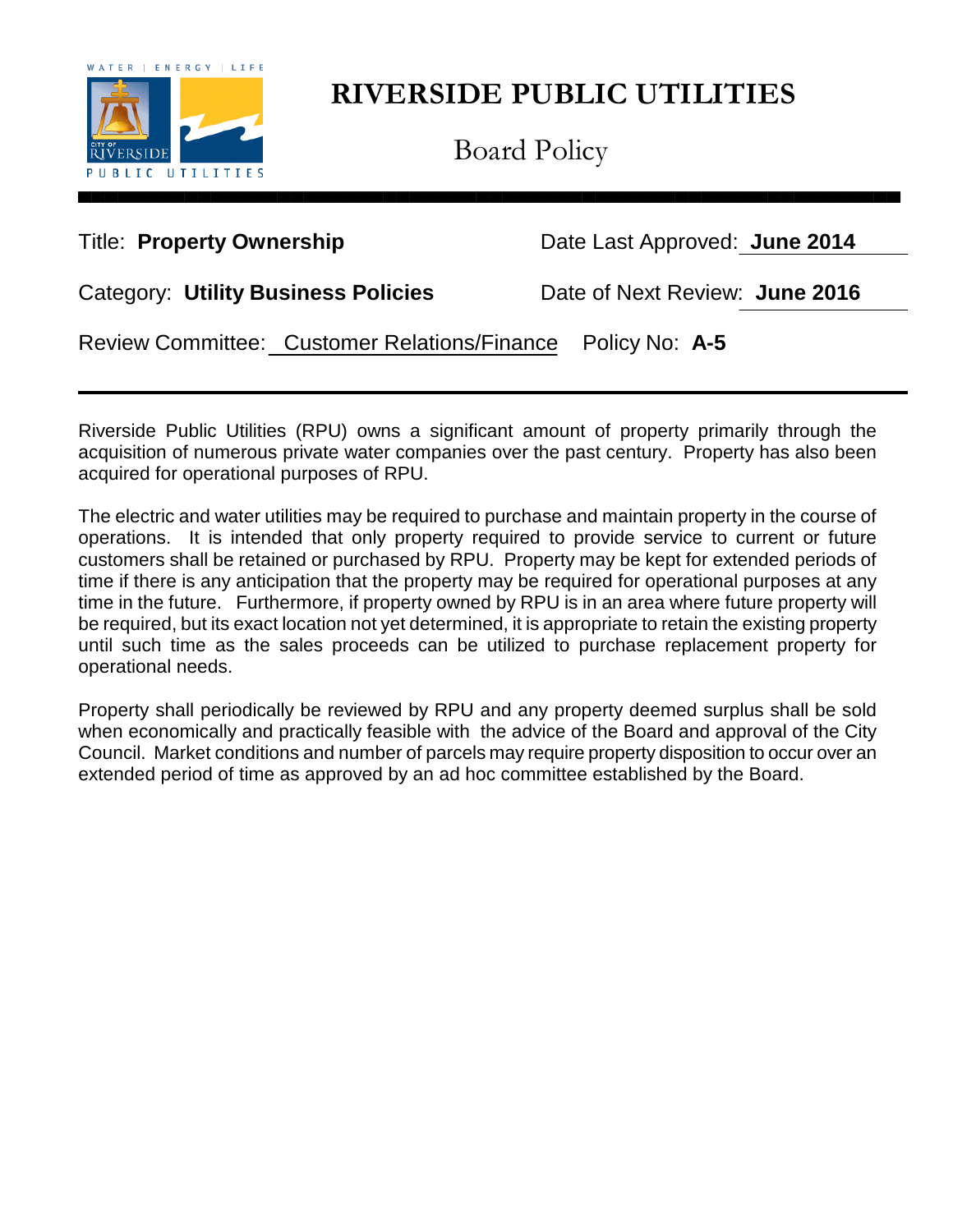

Board Policy

Title: **Energy Delivery System** Date Last Approved: **June 2014**

Category: **Utility Business Policies** Date of Next Review: **June 2016**

Review Committee: Electric **Policy No: A-6** 

Riverside Public Utilities (RPU) shall be responsible for the overall reliability of the energy delivery system. RPU will ensure that system additions, operations, maintenance, and replacement of assets follow the appropriate best practices, system planning criteria, and design standards for prudent utility practice.

Accordingly, RPU shall:

- 1. See that the energy delivery system is operated safely at all times within industry standards.
- 2. Ensure that the energy delivery system planning accounts for the growing demand for the City of Riverside.
- 3. See that repairs to the electric distribution system are made in a timely manner.
- 4. Oversee maintenance of the electric distribution system to minimize service interruptions.
- 5. Provide service to new customers that comply with RPU rules and rates.
- 6. Ensure RPU complies with the appropriate National Electric Regulatory Corporation (NERC) standards.
- 7. Ensure safe operational procedures are applied and followed when working in or around electrically energized parts or equipment.
- 8. Incorporate advancements in technology into the design, maintenance, and operation of energy delivery system to improve system reliability and performance.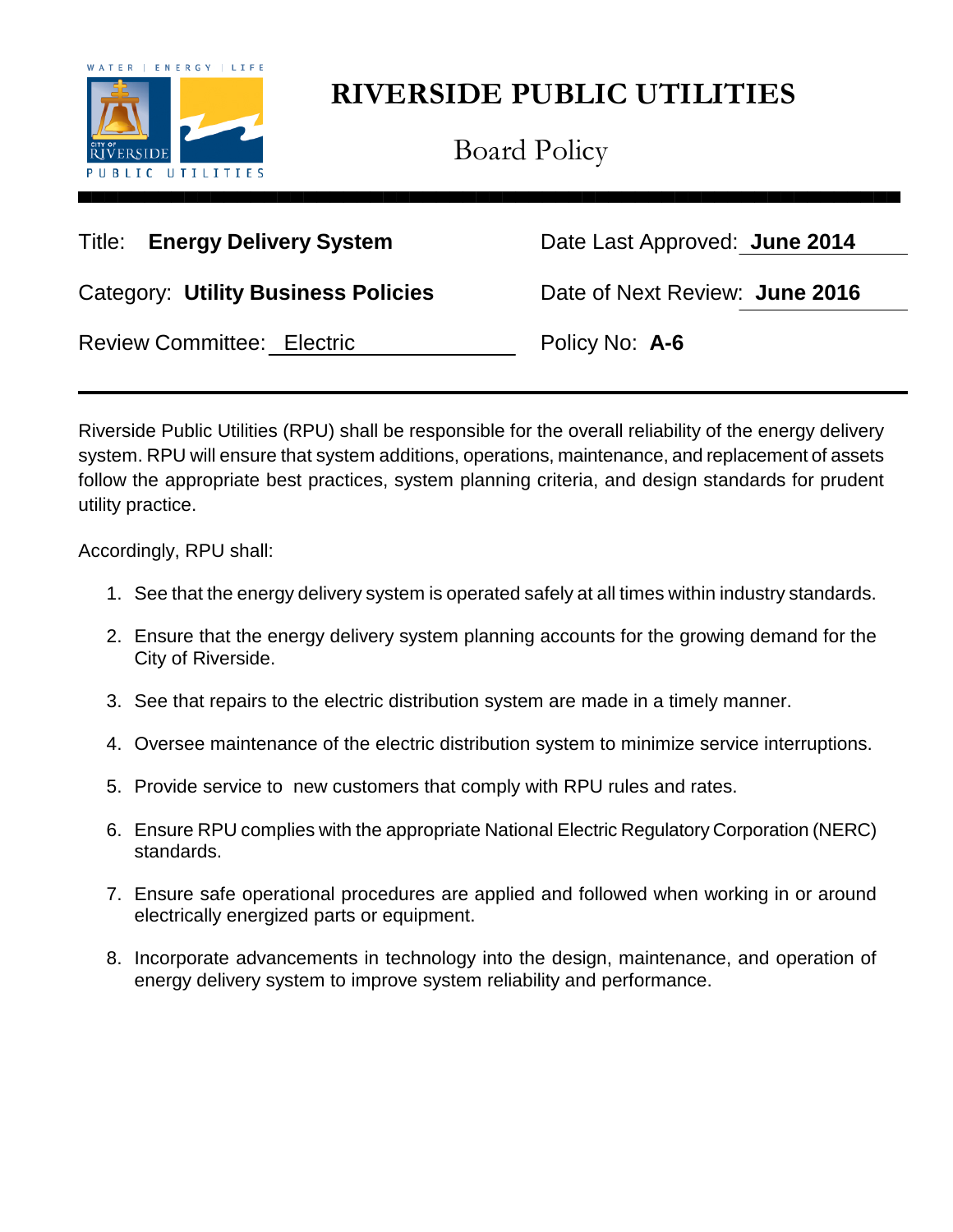

Board Policy

Title: **Water Delivery System** Date Last Approved: **June 2014**

Category: **Utility Business Policies** Date of Next Review: **June 2016**

Review Committee: Water **Policy No: A-7** 

Riverside Public Utilities (RPU) shall be responsible for the overall reliability of the water system. RPU will ensure that system additions, operations, maintenance, and replacement of assets follow the appropriate best practices, system planning criteria, and design standards for prudent utility practice.

Accordingly, RPU shall;

- 1. See that the water system is operated safely at all times within industry standards.
- 2. Ensure that water delivered to customers meets or surpasses all applicable local, state, and federal water quality standards and is suitable for its intended use.
- 3. Ensure that water system planning accounts for the growing demand for the water system service area while incorporating appropriate water use efficiency practices.
- 4. See that repairs to the water system are made in a timely manner.
- 5. Oversee maintenance of the water system to minimize service interruptions.
- 6. Provide service to new customers that comply with RPU rules and rates.
- 7. Ensure compliance with the appropriate industry standards.
- 8. Ensure safe operational procedures are applied and followed when working in or around electrically energized parts or equipment.
- 9. Incorporate advancements in technology into the design, maintenance, and operation of water system to improve system reliability and performance.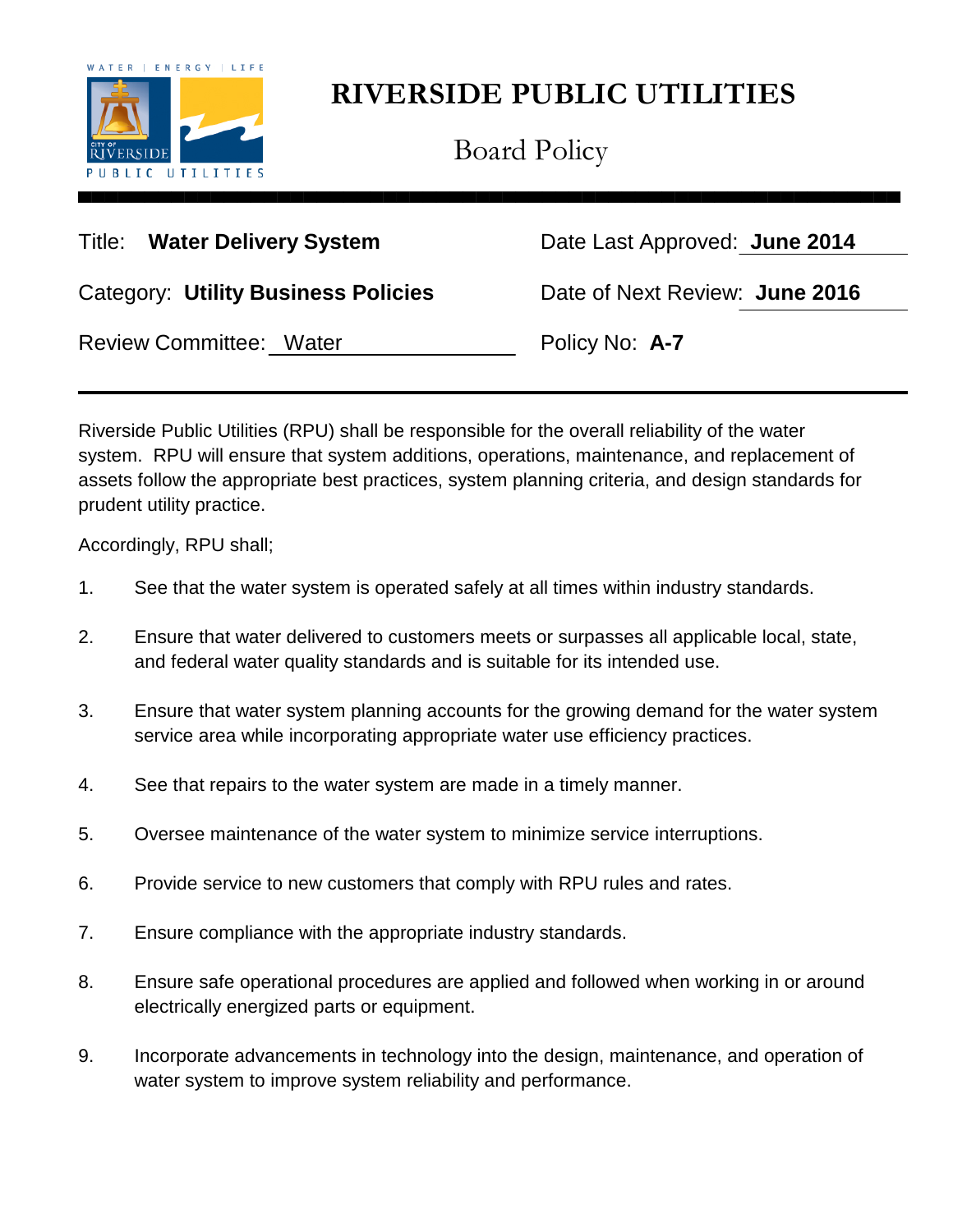

Board Policy

| Title: | <b>Electric Resources:</b>                    | Date Last Approved: June 2014 |
|--------|-----------------------------------------------|-------------------------------|
|        | <b>Maintain Obligation to Serve Customers</b> |                               |

| <b>Category: Utility Business Policies</b> | Date of Next Review: June 2016 |  |
|--------------------------------------------|--------------------------------|--|
| <b>Review Committee: Electric</b>          | Policy No: A-8                 |  |

Riverside Public Utilities (RPU) shall protect existing and seek to develop new electric (generation and transmission) resources in accordance with sound utility practice and policies adopted in RPU's Energy Risk Management Policy. These resources shall meet the guidelines of the City Council, and applicable state and federal regulations, as recommended by the RPU Board.

Accordingly, RPU shall;

- 1. Continue to preserve rights to local control through aggressive monitoring of legislative and regulatory activities, including timely requests for action by the City Council when needed.
- 2. Utilize regional, state, and national organizations to further the goals of the utility and the city.
- 3. Proactively participate in wholesale market initiatives to advocate positions most beneficial or least impactful to RPU ratepayers.
- 4. Monitor Use of Greenhouse Gas Allowance Proceeds for compliance with CARB's regulation and California Health and Safety Code Section 38500.
- 5. Ensure compliance with RPU's Internal Compliance Program applicable resources.
- 6. Obtain adequate renewable resources to meet the Renewable Portfolio Standard and adequate resources to meet the requirements to reduce Greenhouse Gas Emissions.
- 7. Prepare required regulatory agency reports.
- 8. Prepare a comprehensive Integrated Resource Plan every five years.
- 9. Insure adequate tools and technology exist to adequately participate in wholesale markets.
- 10.Monitor RPU's TRR for optimal timing of a new filing at the Federal Energy Regulatory Commission.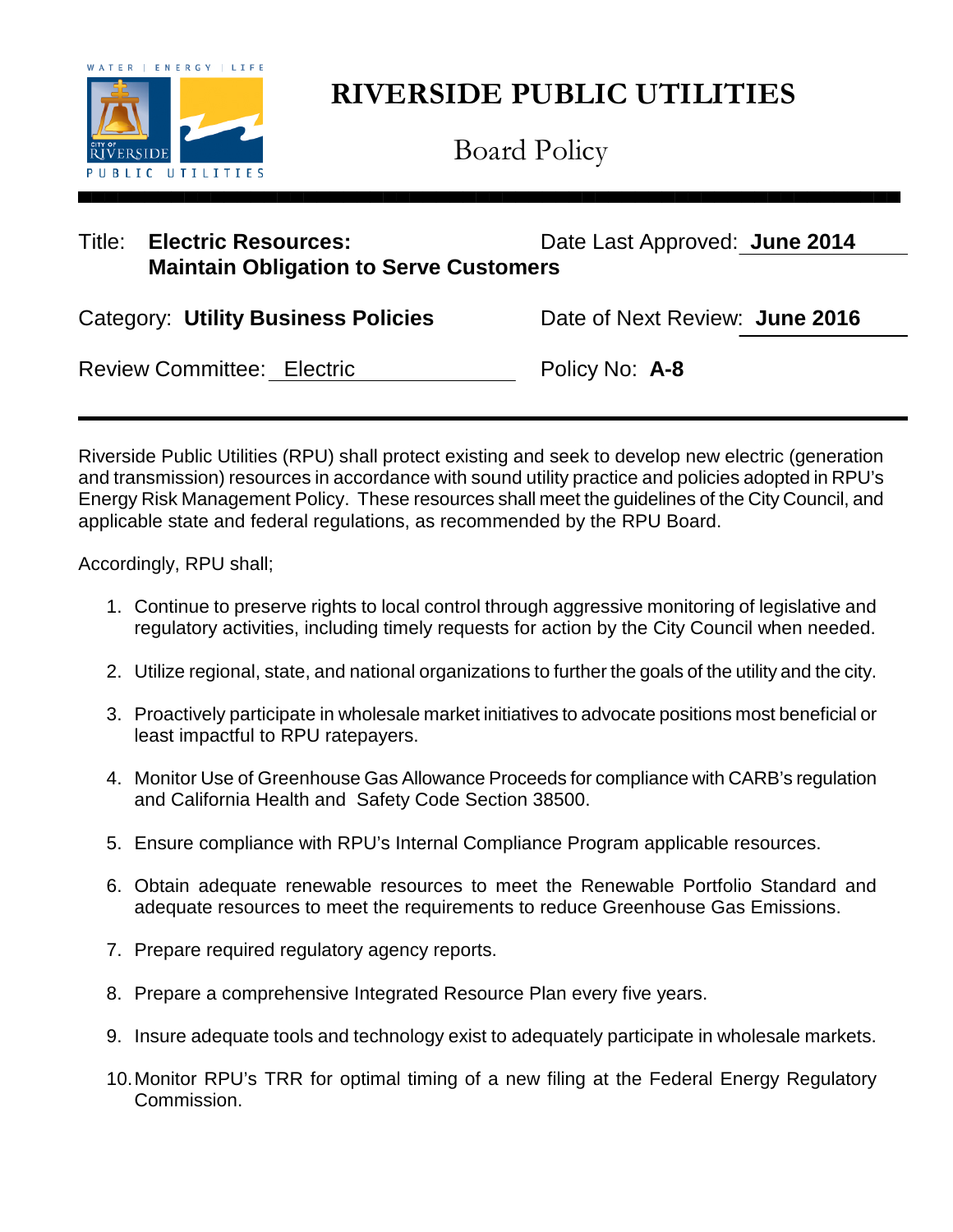

Board Policy

## Title: **Water Resources:** Date Last Approved: **June 2014 Rights, Protection, & Development**

| Category: Utility Business Policies | Date of Next Review: June 2016 |  |
|-------------------------------------|--------------------------------|--|
|                                     |                                |  |

Review Committee: Water **Policy No: A-9** 

Access to water enabled Riverside to develop and grow to the city it is today. Access to adequate local water supplies is one of the utmost goals of the RPU Board. Riverside Public Utilities' (RPU) shall protect its existing water rights and aggressively seek to develop new water rights as needed to meet projected future demands.

Accordingly, RPU shall:

- 1. Not use or permit the use of water outside the RPU existing service area without prior approval by the Board and Council.
- 2. Aggressively pursue the utilization of recycled water supplies and infrastructure to create new supplies in a cost effective manner in order to decrease or eliminate reliance on imported water.
- 3. In partnership with other local agencies, continue to preserve local control of our groundwater basins through implementation of adopted groundwater management plans, monitoring of legislative and regulatory activities, and where appropriate advocating our position at local, regional, state and federal levels.
- 4. Determine the timeline for evaluation of water supply benefit studies due to the permanent need for increased water in the city.
- 5. Increase awareness among RPU customers of the significant value regarding their water resources.
- 6. Promote, and where appropriate, incentivize conservation, reclamation, and demand management to maximize the beneficial use of the City's publicly owned water supply.
- 7. Prepare a comprehensive 25-year Urban Water Management Plan in years ending with "0" and "5".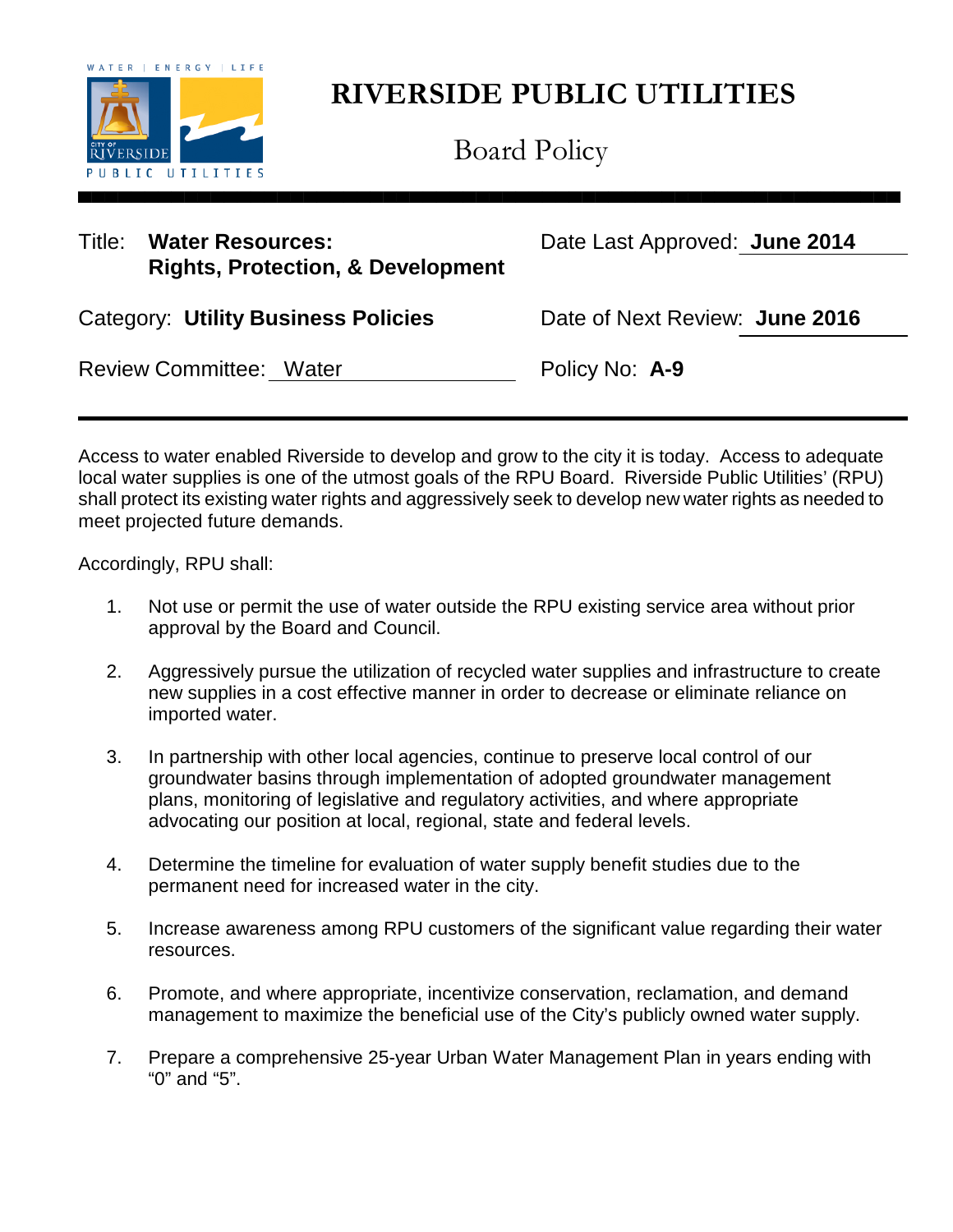

Board Policy

Title: **Customer Care Care** Date Last Approved: **June 2014** 

| Category: Utility Business Policies | Date of Next Review: June 2016 |  |
|-------------------------------------|--------------------------------|--|
|-------------------------------------|--------------------------------|--|

Review Committee: Customer Relations/Finance Policy No: **A-10**

Riverside Public Utilities (RPU) is owned by the people it serves. With respect to interactions with consumers or those applying to be customers, RPU shall ensure conditions, procedures, or decisions are safe, dignified, lawful, non-intrusive, and provide appropriate confidentiality or privacy.

Accordingly, RPU shall:

- 1. Comply with all state and federal regulations that protect the confidentiality of the customer. All customer data is confidential and may not be utilized except as related to customer account management; improving services to customers; educating customers regarding utility services; and other lawful purposes related to providing utility and other City services.
- 2. Protect any customer information or data unless legally required to disclose such information to do so under the Public Records Act, in compliance with City policy. Individual customer account information is generally exempt from disclosure.
- 3. Prohibit the release of customer information and data for mailing lists, political promotion, surveys, mailers or publications. Bill inserts unrelated to Utility services may be included with utility service statements where space permits as approved by the General Manager.
- 4. Prohibit the release of individual identifying customer information to vendors or other service providers. This includes information gathered through automated meter reading devices. Information may be aggregated or identified with non-customer specific information if it can assist in providing data that may reduce or refine customer bills. Individual data may be shared if the customer signs a release if rebates, products or services are provided by a third party.
- 5. Only elicit information that is necessary on required application forms.
- 6. Use methods of collecting, reviewing, transmitting, or storing client information that protect against improper access to such information.
- 7. Not cause or allow any actions in violation of the Riverside Public Utilities Rules and Rates regarding treatment of customers.
- 8. Maintain Riverside Public Utilities facilities that provide a reasonable level of customer privacy, both visual and aural.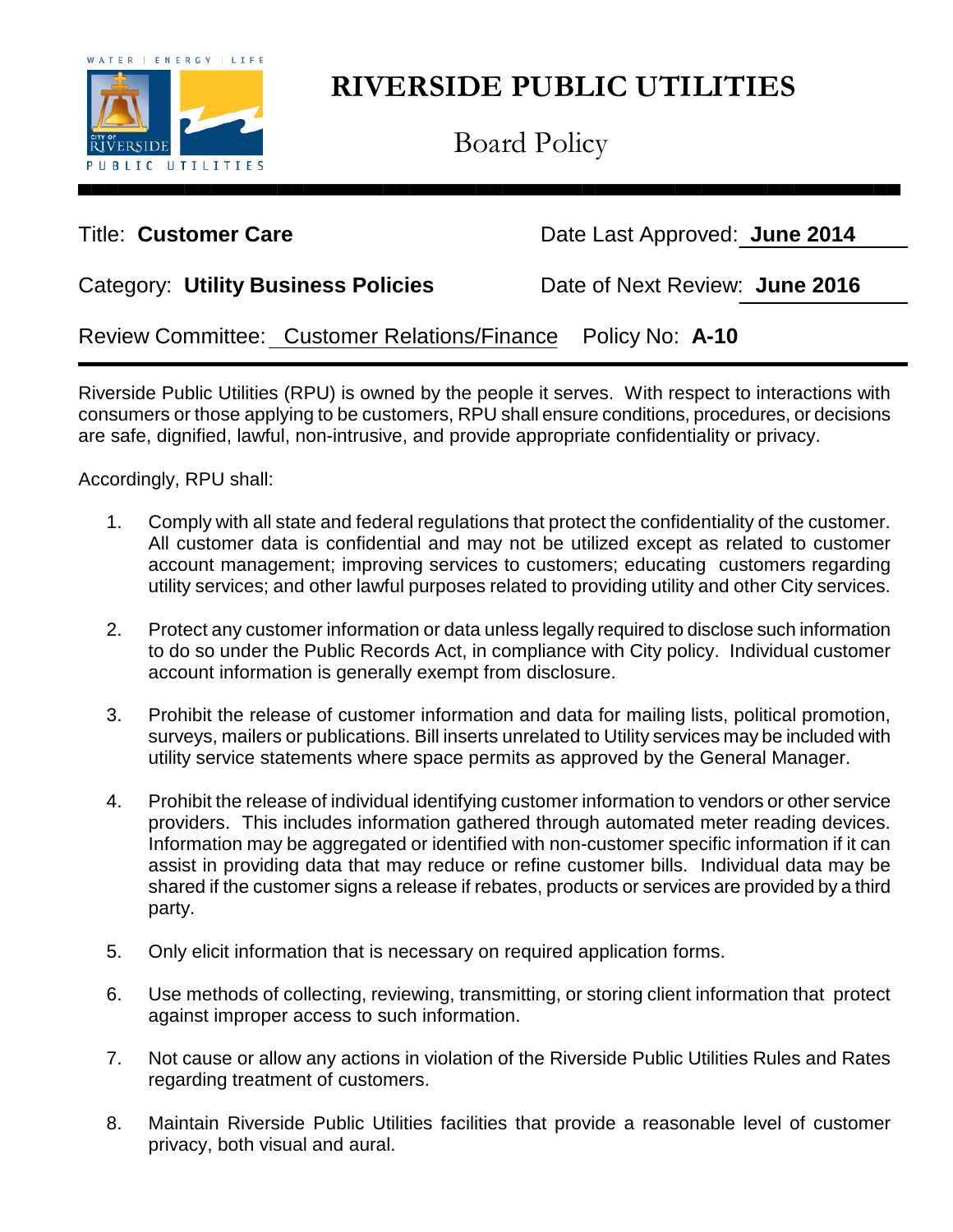- 9. Establish with customers a clear understanding of what may be expected and what may not be expected from service offered.
- 10. Provide adequate time for customers to resolve issues where rates, charges or procedures are in question. Customer accounts must be paid in the interim where resolution may be beyond the due date of the customer's outstanding balance.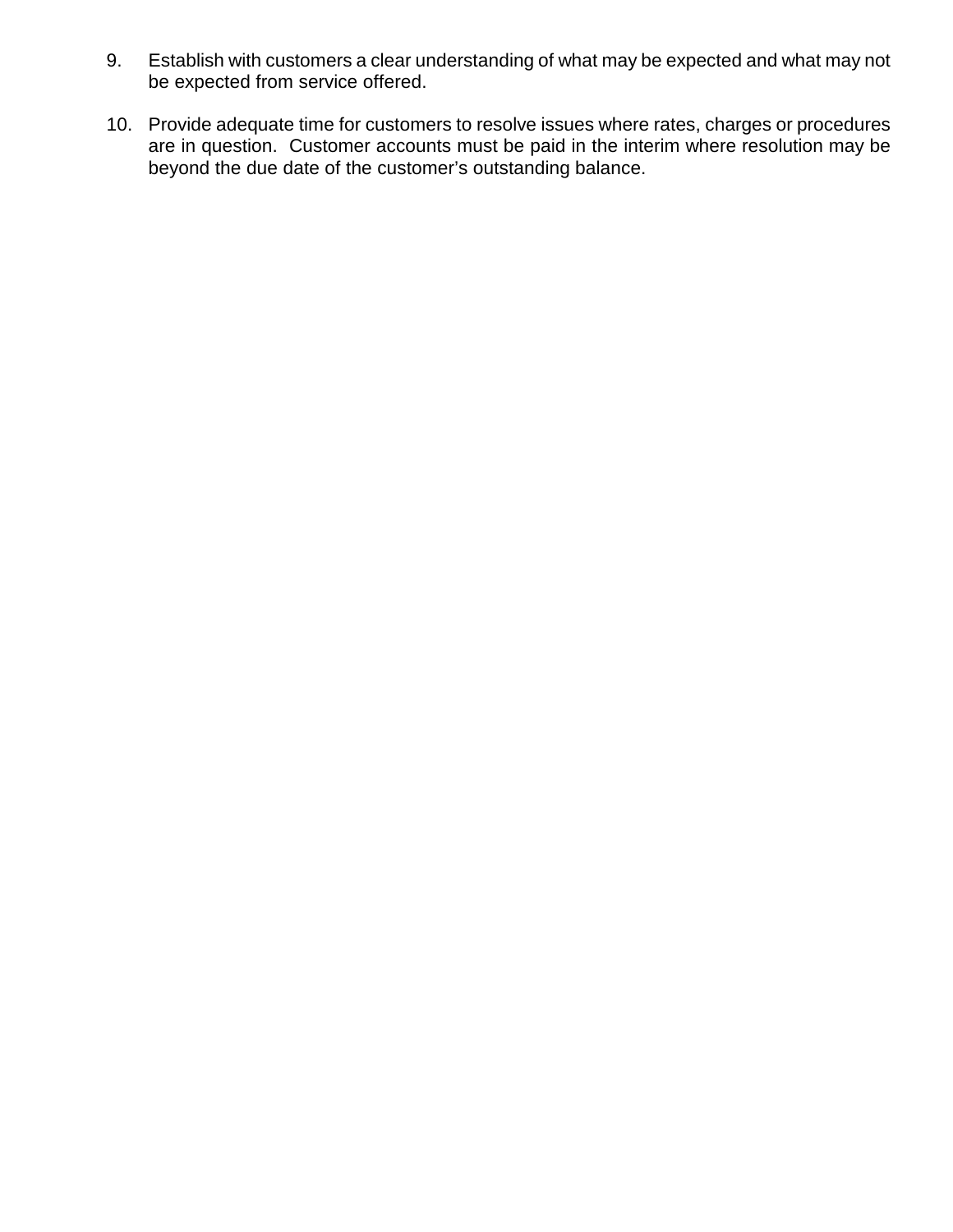

Board Policy

## Title: **Role of the Chair for Public Meetings** Date Last Approved: **June 2014**

Category: **Board Specific Policies** Date of Next Review: **June 2016**

Review Committee: Customer Relations/Finance Policy No: **B-1**

Standing Rule 5 B (attached to Policy A-1) outlines the role of the Chair of the Riverside Public Utilities Board. This board policy provides additional detail.

The Chair assures the integrity of the Board's public meeting process.

Accordingly, the Chair shall perform his or her role such that:

- 1. The Board conducts business consistent with its own rules and those legitimately imposed upon it from outside the organization. The Chair will recognize absences by Board members for inclusion in the minutes and initiate discussions when Board absences impact the ability of the Board to hear adequate opinions and conduct business.
- 2. The content of the Board meeting discussions is limited to those issues on the agenda which are within the Board's subject matter jurisdiction.
- 3. Board meeting deliberations will be fair, open, and thorough, but also timely, orderly, and kept to the point. Public comment should be kept on track and within appropriate time constraints.
- 4. Each board member has a right to voice his or her opinion about each issue. The Chair has an obligation to call for closure to each topic when adequate time to address concerns has been provided.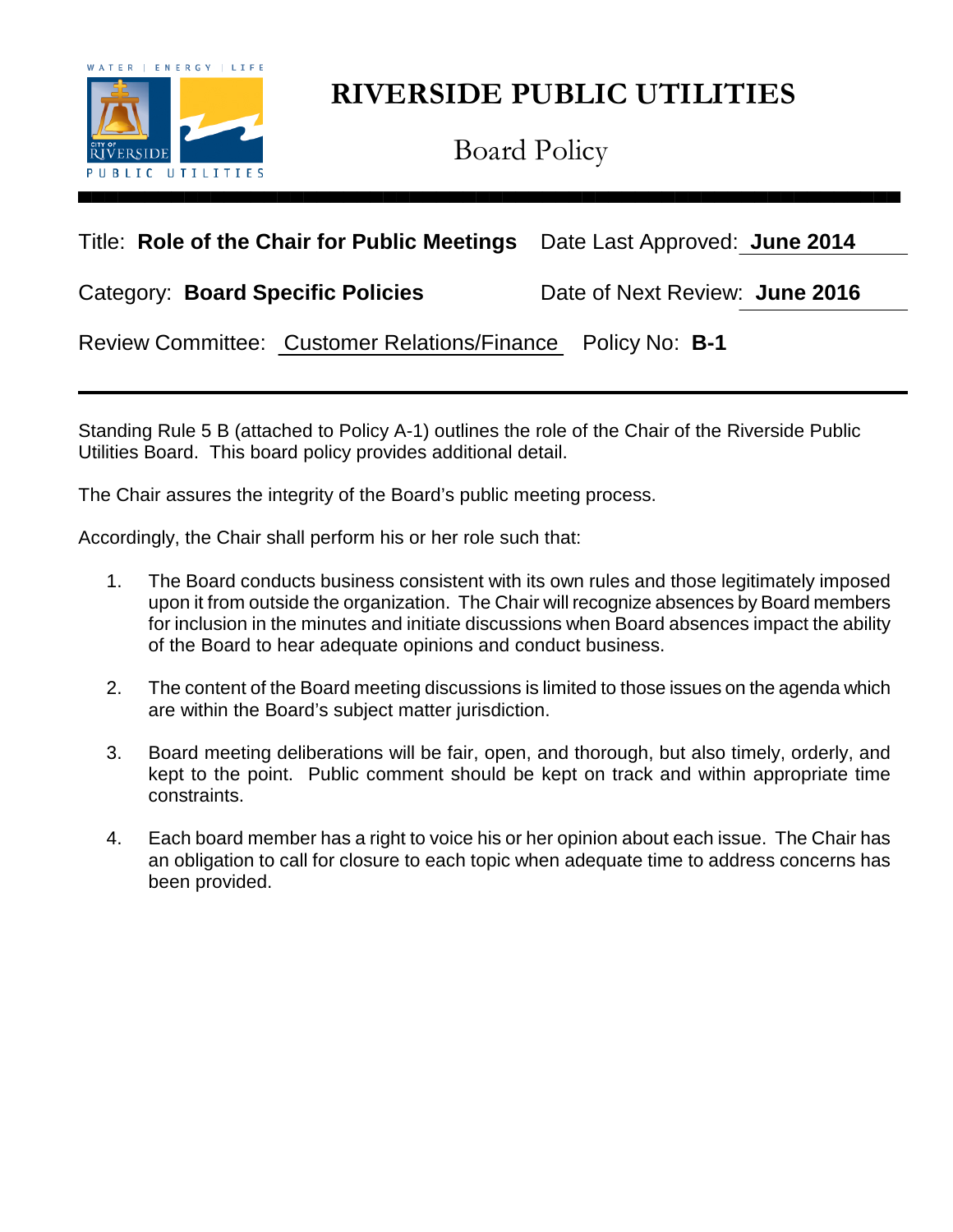

Board Policy

## Title: **Board Committee Structure** Date Last Approved: **June 2014**

Category: **Board Specific Policies** Date of Next Review: **June 2016**

Review Committee: Customer Relations/Finance Policy No: **B-2** 

Standing Rule 8 (attached to Policy A-1) outlines the establishment and composition of Committees of the RPU Board. This board policy provides additional detail.

Board committees, when used, will be assigned so as to reinforce the wholeness of the Board's job and so as never to interfere with delegation from the Board to the General Manager. All standing committee activities shall be subject to requirements of the Ralph M. Brown Act of the State of California. Committees usually meet monthly at a time and place determined by the members.

### Accordingly:

- 1. Board committees are to help the Board do its job. Committees ordinarily will assist the Board by preparing policy alternatives, implications, and direction for Board deliberation.
- 2. Board committees only meet when there are topics or issues that need further deliberation by the committee to benefit the Board as a whole. It is normal for scheduled committee meetings to be cancelled when it is determined further discussion on individual items will not benefit the Board in their advisory or decision making policy.
- 3. The only Board committees are those which are set forth in the Standing Rules.
	- a. Customer Relations/ Finance Committee

The Customer Relations/Finance Committee will review financial results, rates, financings and strategies related to both the electric and water utilities. The Customer Relations/ Finance Committee is composed of the Board members as discussed in the Standing Rules.

b. Electric Committee

The Electric Committee will review financial results, rules, rates and strategies related exclusively to the electric utility. The chair of this committee serves on the Customer Relations/Finance Committee.

c. Water Committee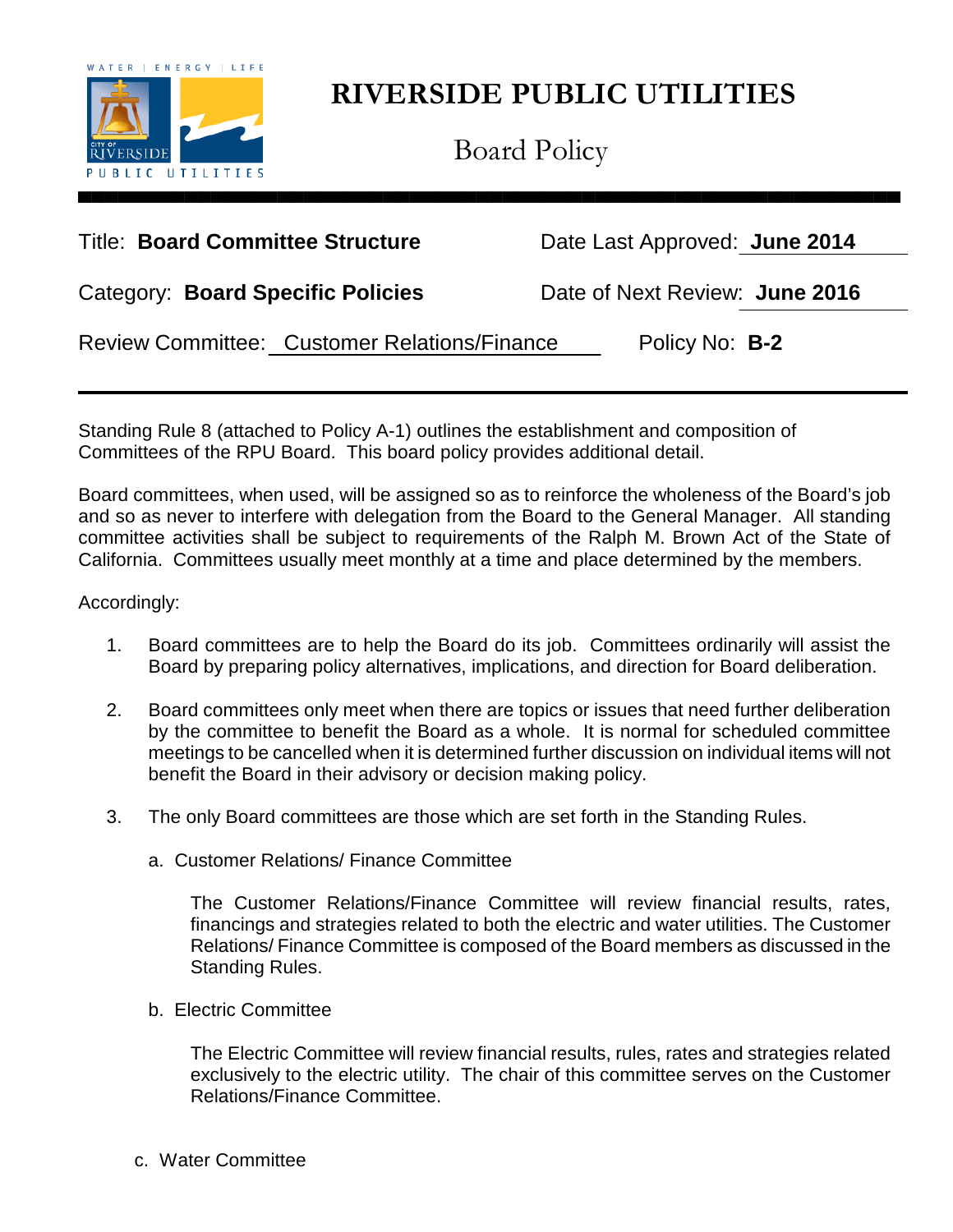The Water Committee will review financial results, rules, rates and strategies related exclusively to the water utility. The chair of this committee serves on the Customer Relations/Finance Committee.

- 4. The Board Chair may appoint other ad hoc committees, on an as needed, temporary basis.
- 5. This policy applies to any ad hoc committee which is formed by Board action.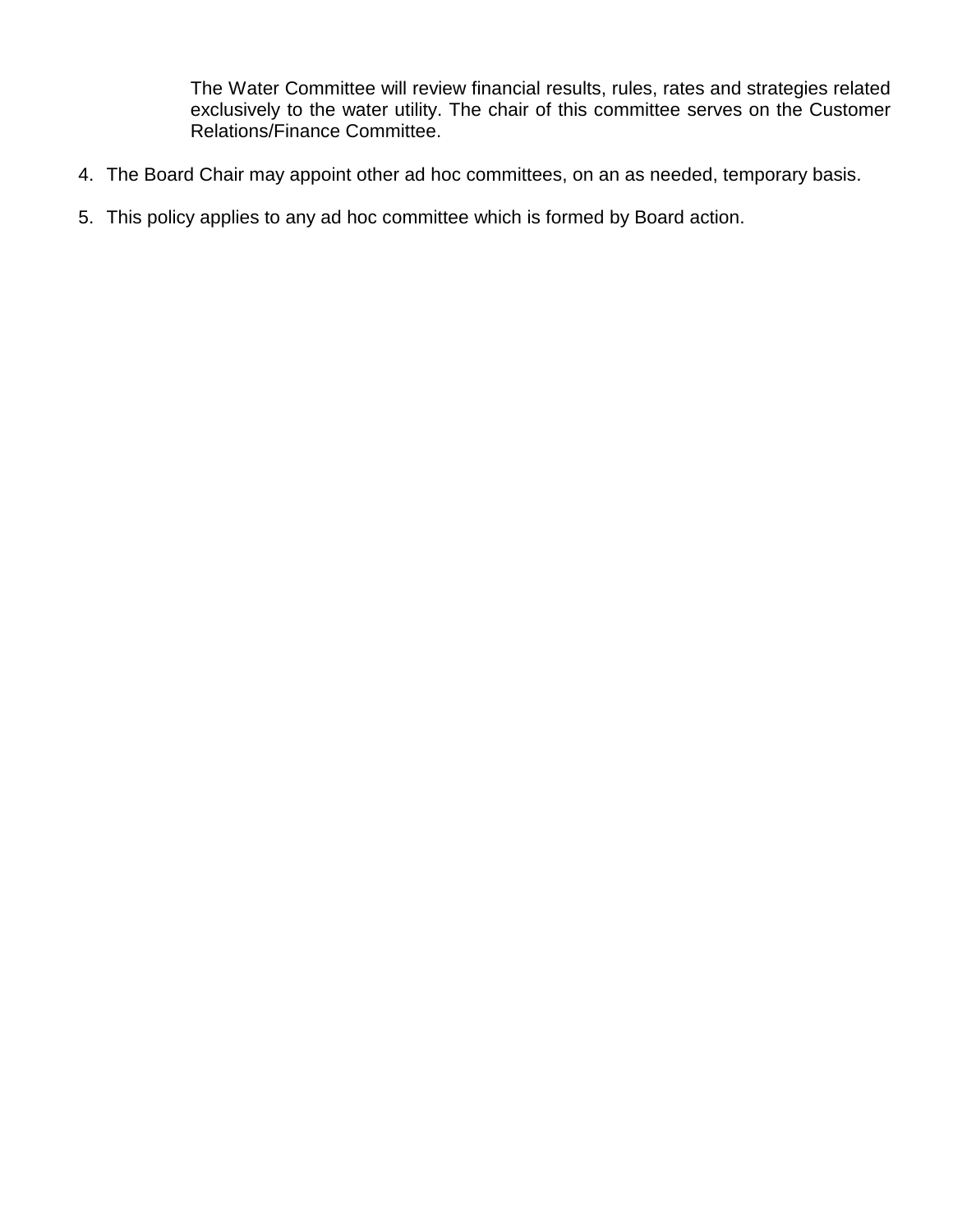

Board Policy

## Title: **Communications and Support** Date Last Approved: **June 2014 of Board**

Category: **Board Specific Policies** Date of Next Review: **June 2016**

Review Committee: Customer Relations/ Finance Policy No: **B-3** 

In order to make fully informed decisions, the RPU Board should be informed and supported in its work.

Accordingly, the Board may request that the General Manager:

- 1. Submit monitoring data required by the Board in a timely, accurate, and understandable fashion, directly addressing provisions of Board policies.
- 2. Apprise the Board of major and unusual land acquisition, contracts, unusual or exceptional purchases, relevant trends, significant public reaction, material external and internal changes, particularly changes in the assumptions upon which any Board policy has previously been established.
- 3. Advise the Board if, in the General Manager's opinion, the Board is not in compliance with its own policies, particularly in the case of Board behavior that is detrimental to the relationship between the Board and General Manager.
- 4. Marshal for the Board as many staff and external points of view, issues and options as needed for fully informed Board choices.
- 5. Present information in a form that effectively communicates and is not unnecessarily complex or lengthy.
- 6. Provide a mechanism for official Board, officer, or committee communications.
- *7.* Interact with the Board as a whole through both the committee structure and board meetings.
- 8. Report in a timely manner an actual or anticipated noncompliance with any policy of the Board.
- 9. Agendize for Board review and/or approval any issue within the Board's subject matter jurisdiction subject to the discretion of the General Manager.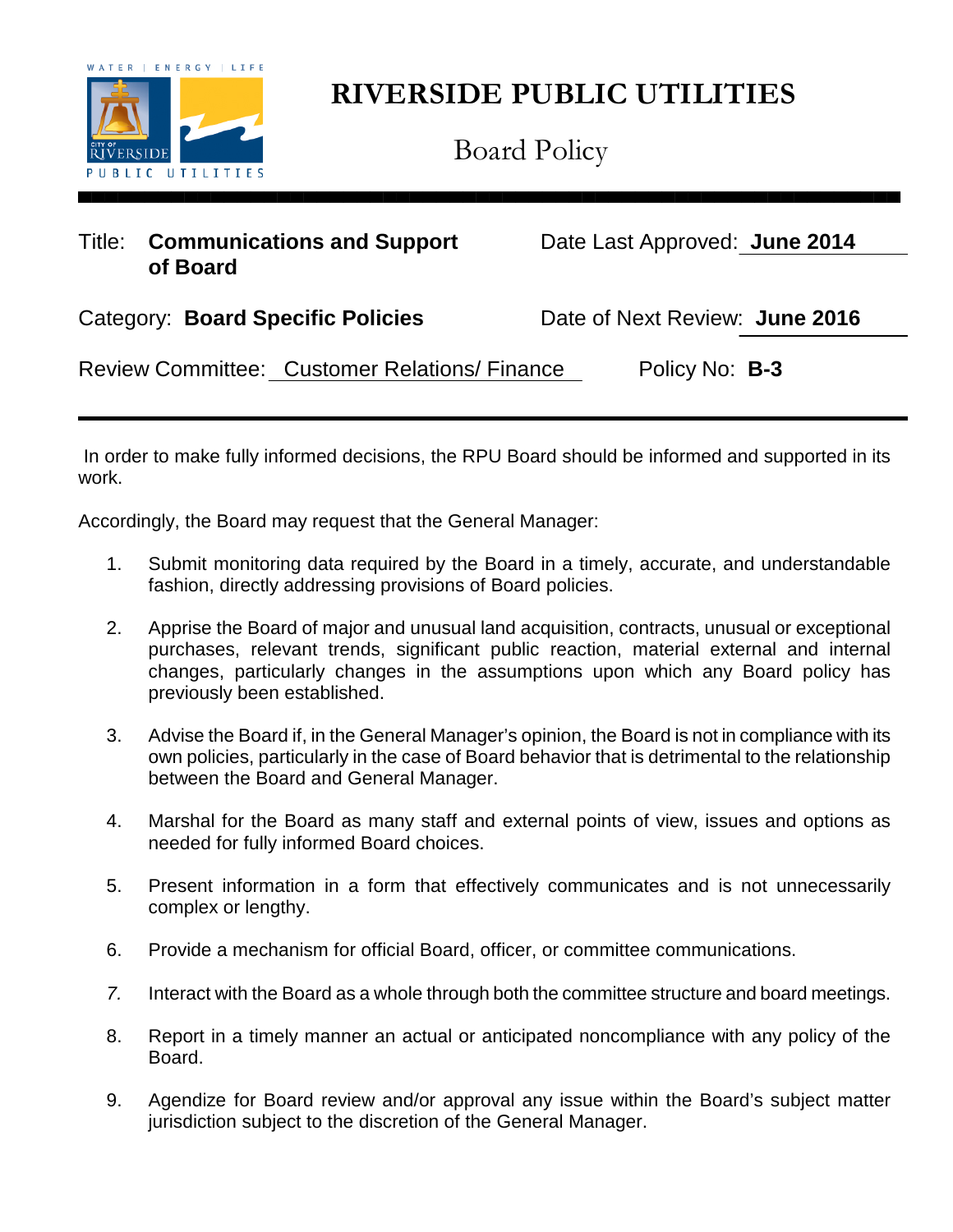

Board Policy

## Title: **Board Training/Education Policy** Date Last Approved: **June 2014**

Category: **Board Specific Policies** Date of Next Review: **June 2016**

Review Committee: Customer Relations/ Finance Policy No: **B-4**

It is expected that RPU Board members shall need to travel to various conferences, seminars and training sessions. The Board shall annually establish the total amount budgeted for training and education for all Board members, and include in the overall annual Utility budget for council consideration. New board members shall be encouraged to attend training seminars offered by electric and water associations specifically aimed at recently appointed board members. No limit will be placed upon the number of board members attending conferences in state. It is expected that no more than four board members will attend the same conference, seminar or training event out of state. In the event that more than four members would like to attend, the Board Chair shall provide specific approval for expanded attendance.

Some of the organizations that offer training that might be beneficial to board members are:

American Public Power Association California Municipal Utilities Association Association of Metropolitan Water Agencies Association of California Water Agencies

Board members must follow the state law (Gov. Code Section 53232.2) and report back to the full board a summary of their attendance. Board travel is encouraged so that board members can share increased knowledge of utility related issues with fellow board members.

Tours of facilities are available and recommended for all board members. These can be scheduled through the General Manager.

Reimbursement for travel costs follows normal City policy. No expenditures for spouses or partners who attend meetings with board members is reimbursable.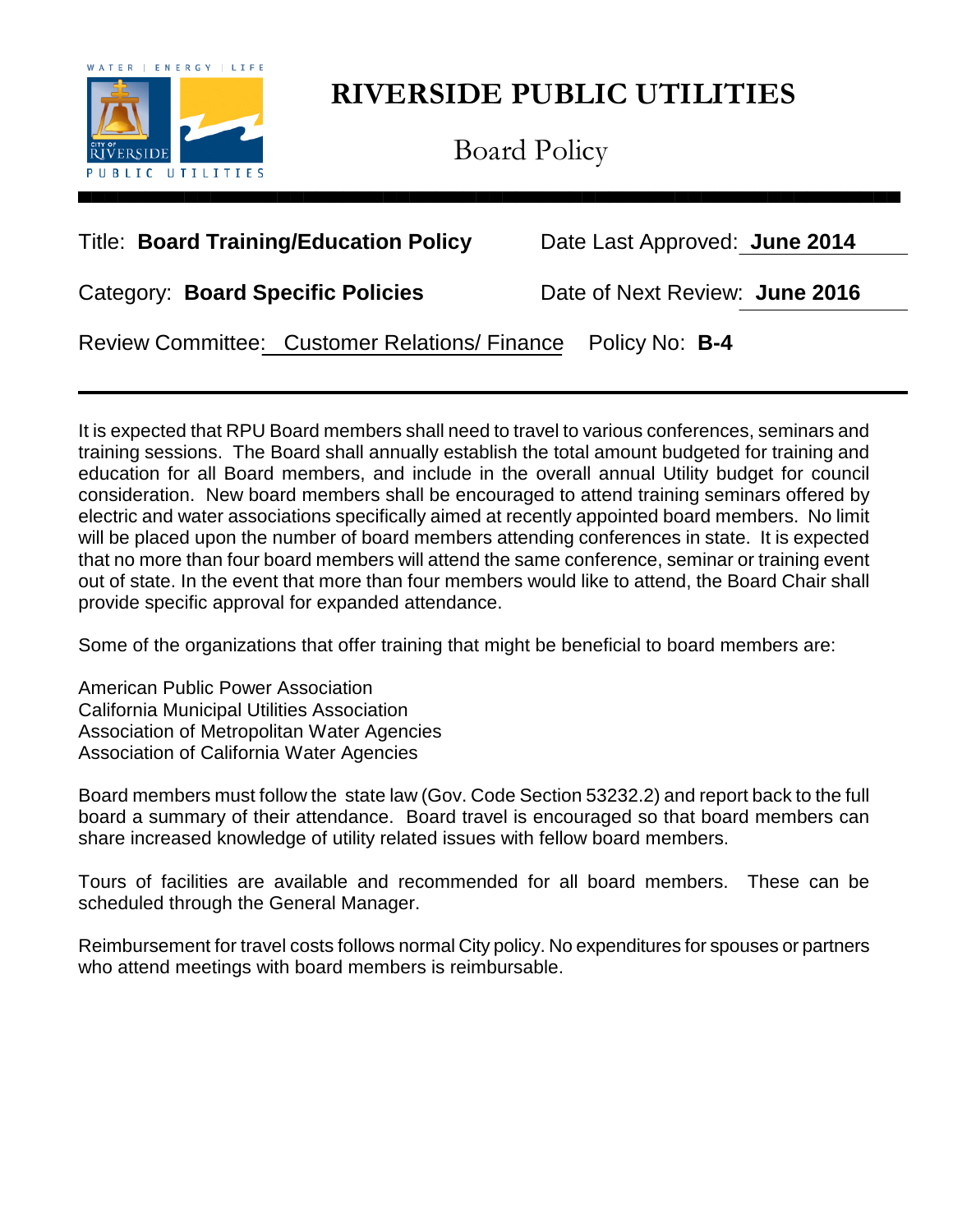

Board Policy

## **Board Interaction with**

Title: **the General Manager and Staff** Date Last Approved: **June 2014**

Category: **General Manager Related Policies** Date of Next Review: **June 2016**

Review Committee: Customer Relations/Finance Policy No: **C-1**

The Public Utilities General Manager is the RPU Board's only link to operational achievement and conduct, so that all authority and accountability of staff, as far as the Board is concerned, is considered the authority and accountability of the General Manager.

Accordingly:

- 1. The Board as a body and individual Board members will never give instructions to persons who report directly or indirectly to the General Manager.
- 2. Board members may contact other members of the executive management staff to ask questions or to provide information where appropriate.
- 3. The Board as a body and individual Board members will refrain from evaluating, either formally or informally, the overall job performance of any staff.